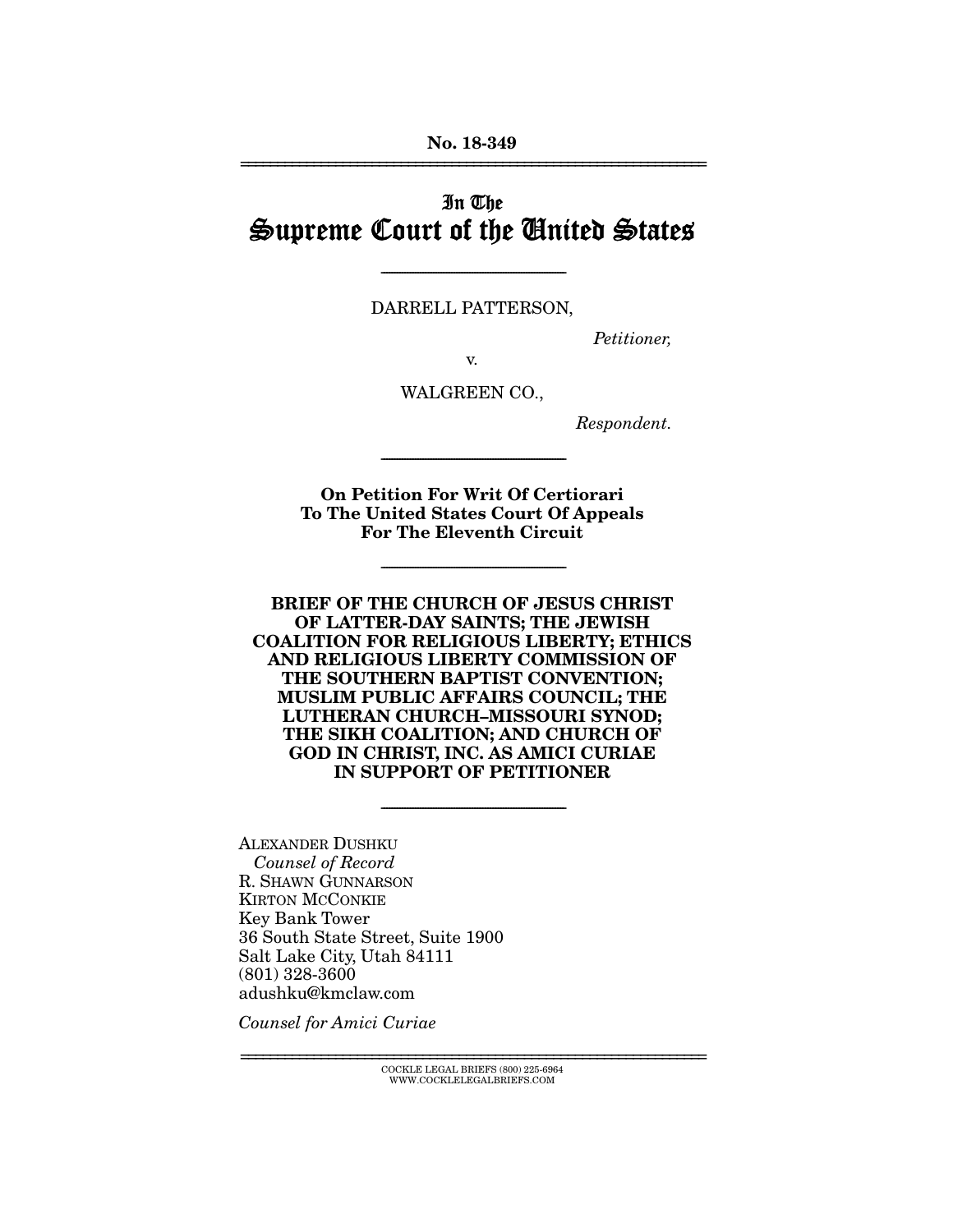# TABLE OF CONTENTS

| $\mathbf{i}$                                                                                                                                                                |           |
|-----------------------------------------------------------------------------------------------------------------------------------------------------------------------------|-----------|
| iii                                                                                                                                                                         |           |
| INTEREST OF AMICI CURIAE<br>$\mathbf 1$                                                                                                                                     |           |
| SUMMARY OF ARGUMENT<br>$\overline{2}$                                                                                                                                       |           |
| $\overline{4}$                                                                                                                                                              |           |
| THE QUESTIONS PRESENTED ARE<br>RECURRING ISSUES OF NATIONAL<br><b>IMPORTANCE THAT AFFECT NEARLY</b><br>EVERY CLAIM OF RELIGIOUS ACCOM-<br>MODATION UNDER TITLE VII<br>4     | I.        |
| Judicial confusion as to the meaning of<br>"reasonable accommodation" denies re-<br>ligious employees genuine protection<br>4                                               | A.        |
| Judicial confusion about how to dem-<br>onstrate "undue hardship" allows an<br>employer's speculations to justify its re-<br>fusal to accommodate religious prac-<br>7      | <b>B.</b> |
| Trans World Airlines, Inc. v. Hardison<br>should be revisited and overruled be-<br>cause it obscures the statutory meaning<br>of "undue hardship," to the detriment of<br>9 | C.        |
| D. The departures from statutory text that<br>we describe cause severe hardship for<br>economically vulnerable workers<br>10                                                |           |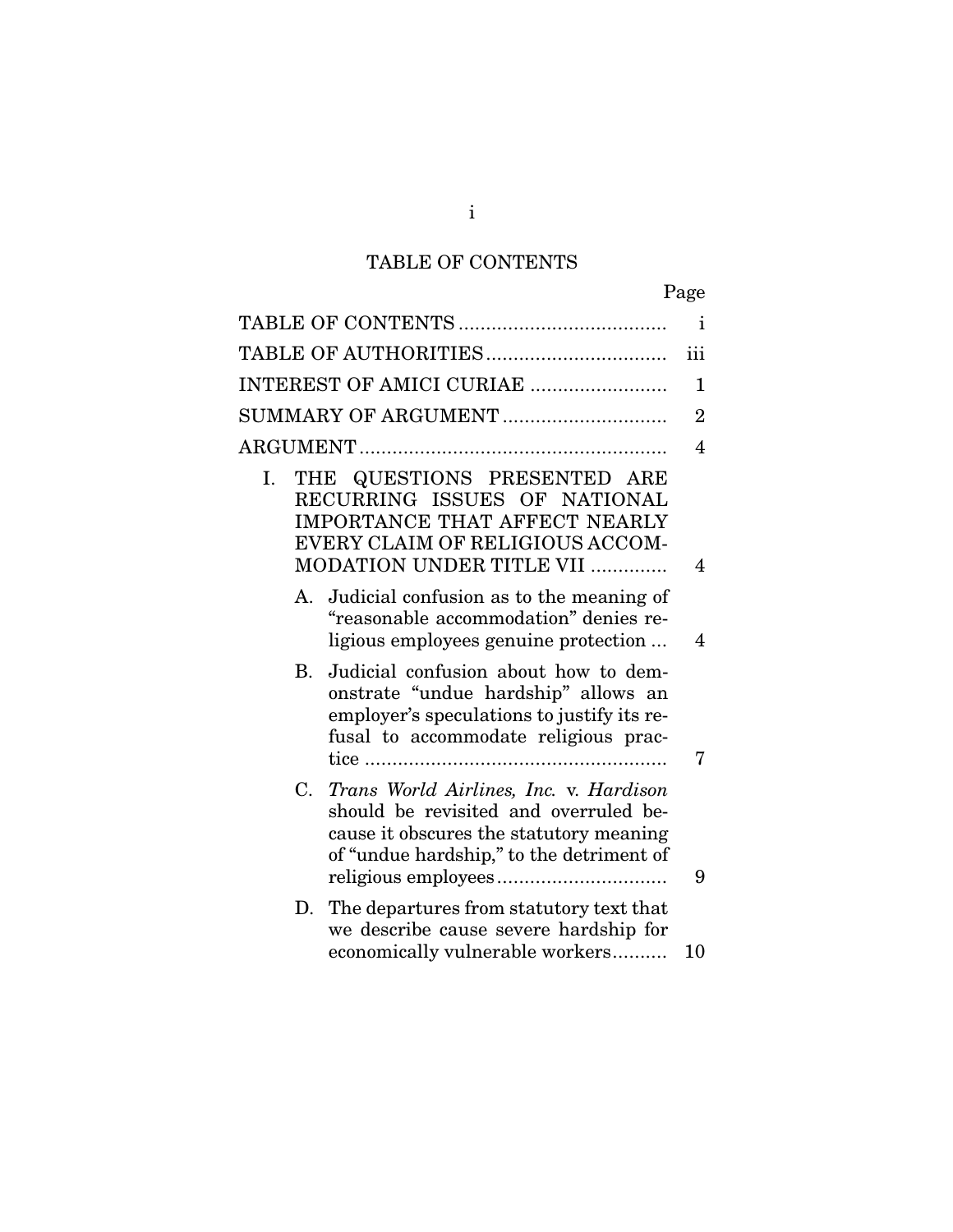# TABLE OF CONTENTS – Continued

Page

| Н.             |             | THE QUESTIONS PRESENTED ARE RE-<br>CURRING ISSUES OF NATIONAL IM-<br>PORTANCE THAT AFFECT MILLIONS<br>OF AMERICANS FROM DIVERSE FAITH |    |
|----------------|-------------|---------------------------------------------------------------------------------------------------------------------------------------|----|
|                |             |                                                                                                                                       | 12 |
|                | $A_{\cdot}$ | Sabbaths, holy days, and the duty to                                                                                                  | 12 |
|                |             |                                                                                                                                       | 13 |
|                |             |                                                                                                                                       | 14 |
|                |             |                                                                                                                                       | 15 |
|                | В.          | Religious dress and grooming stand-                                                                                                   |    |
|                |             |                                                                                                                                       | 15 |
|                |             | 1. Women's head coverings                                                                                                             | 16 |
|                |             | $2_{-}$                                                                                                                               | 17 |
|                |             | $3_{-}$                                                                                                                               | 18 |
|                |             |                                                                                                                                       | 19 |
|                |             | 5                                                                                                                                     | 20 |
| III.           |             | RELIGIOUS FREEDOM IN EMPLOYMENT                                                                                                       |    |
|                |             |                                                                                                                                       | 21 |
|                |             |                                                                                                                                       | 27 |
|                |             |                                                                                                                                       |    |
| <b>APPENDI</b> |             |                                                                                                                                       |    |

|--|--|

ii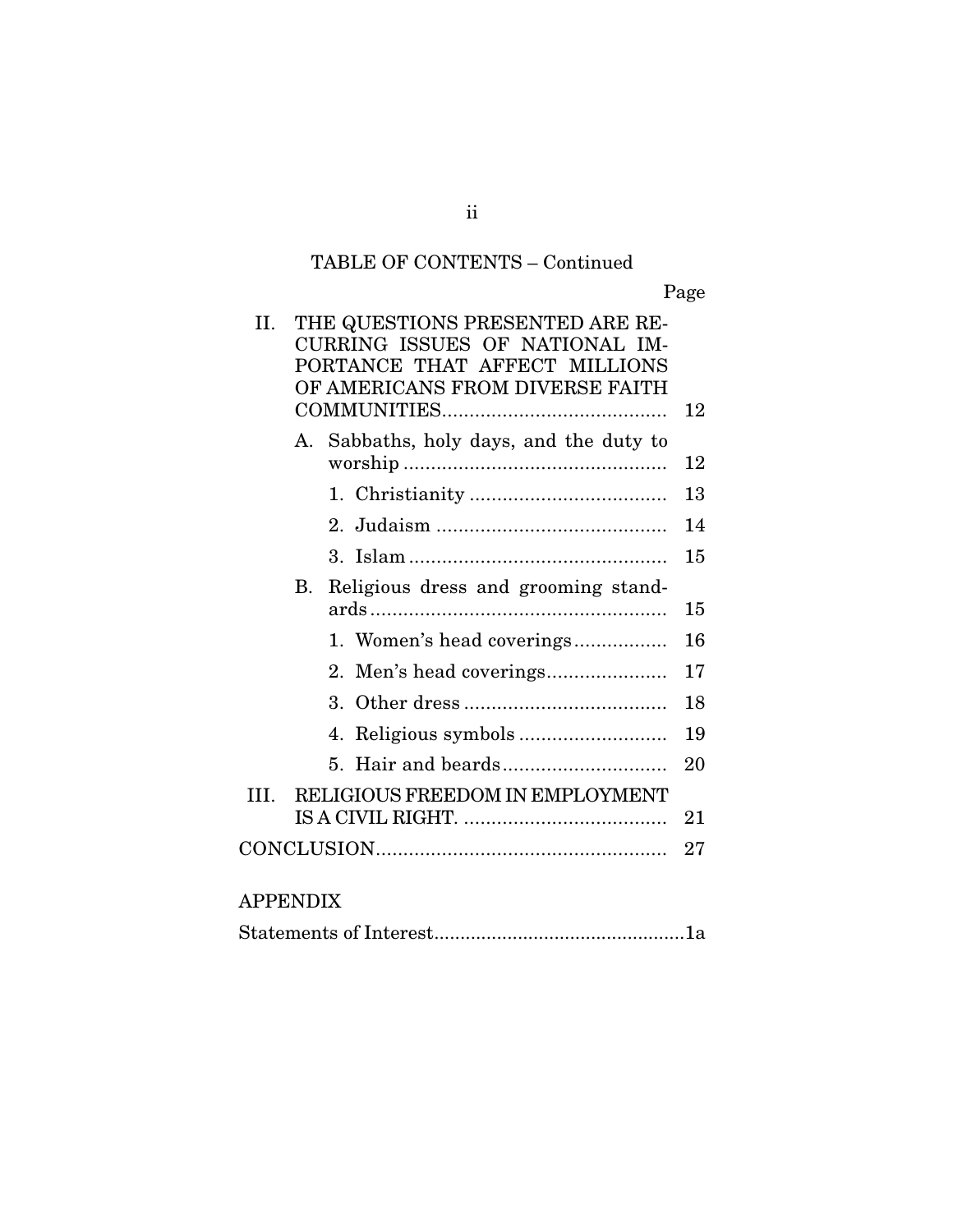## TABLE OF AUTHORITIES

Page

# **CASES**

| Abdelwahab v. Jackson State Univ., No. CIV.A<br>309CV41TSLJCS, 2010 WL 384416 (S.D.                   |
|-------------------------------------------------------------------------------------------------------|
| Adams v. Retail Ventures, Inc., 325 Fed. App'x                                                        |
| Cloutier v. Costco Wholesale Corp., 390 F.3d 126                                                      |
| Daniels v. City of Arlington, Tex., 246 F.3d 500                                                      |
| Dewey v. Reynolds Metals Co., 429 F.2d 324 (6th                                                       |
| E.E.O.C. v. Firestone Fibers & Textiles Co., 515                                                      |
| E.E.O.C. v. Thompson Contracting, Grading, Pav-<br>ing, & Utils., Inc., 793 F. Supp. 2d 738 (E.D.N.C. |
| F.C.C. v. Beach Communications, Inc., 508 U.S.                                                        |
| <i>Finnie v. Lee Cty.</i> , 907 F. Supp. 2d 750 (N.D.                                                 |
| Fraternal Order of Police Newark Lodge No. 12<br>v. City of Newark, 170 F.3d 359 (3d Cir. 1999) 20    |
| George v. Home Depot, Inc., No. 00-2616, 2001                                                         |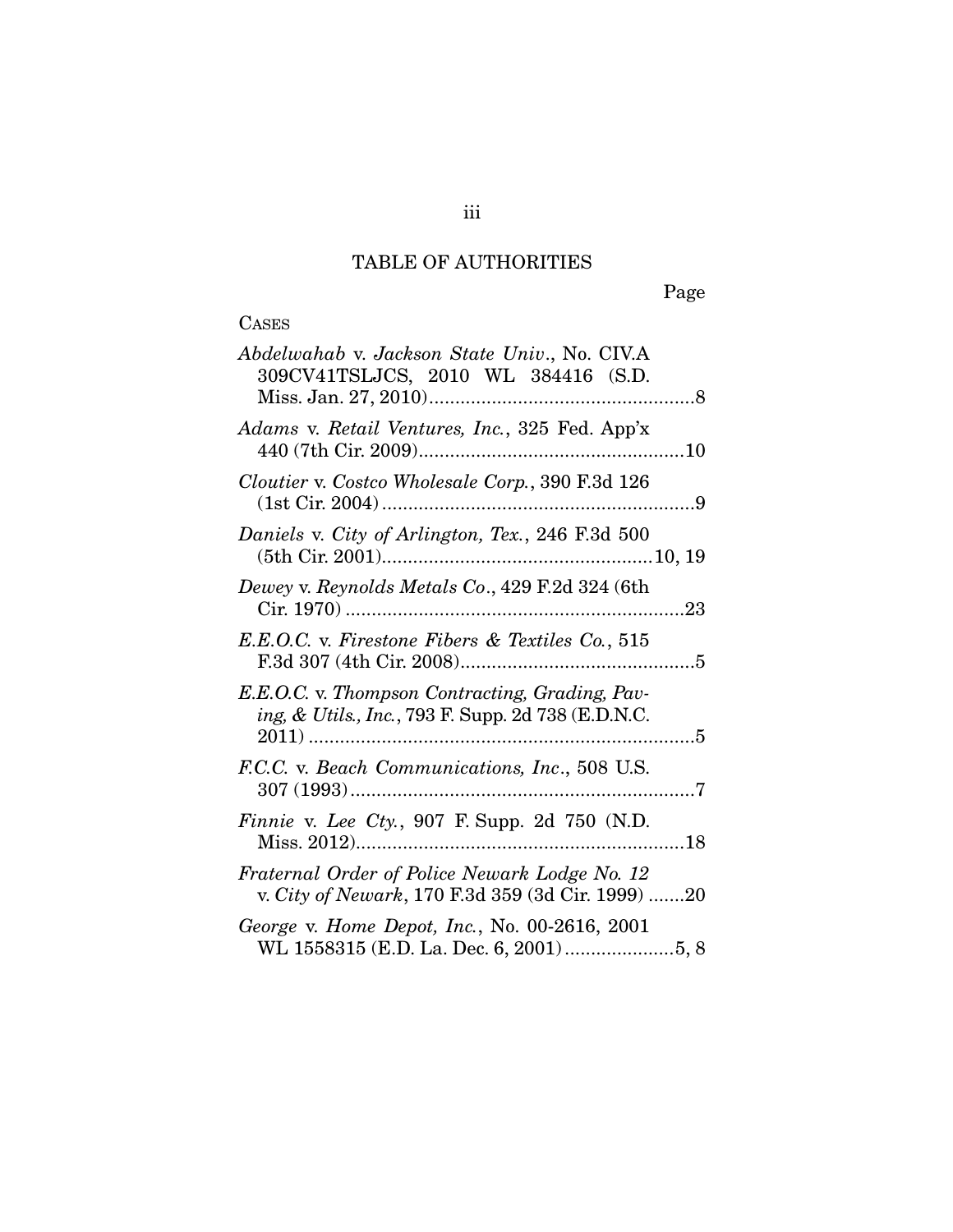iv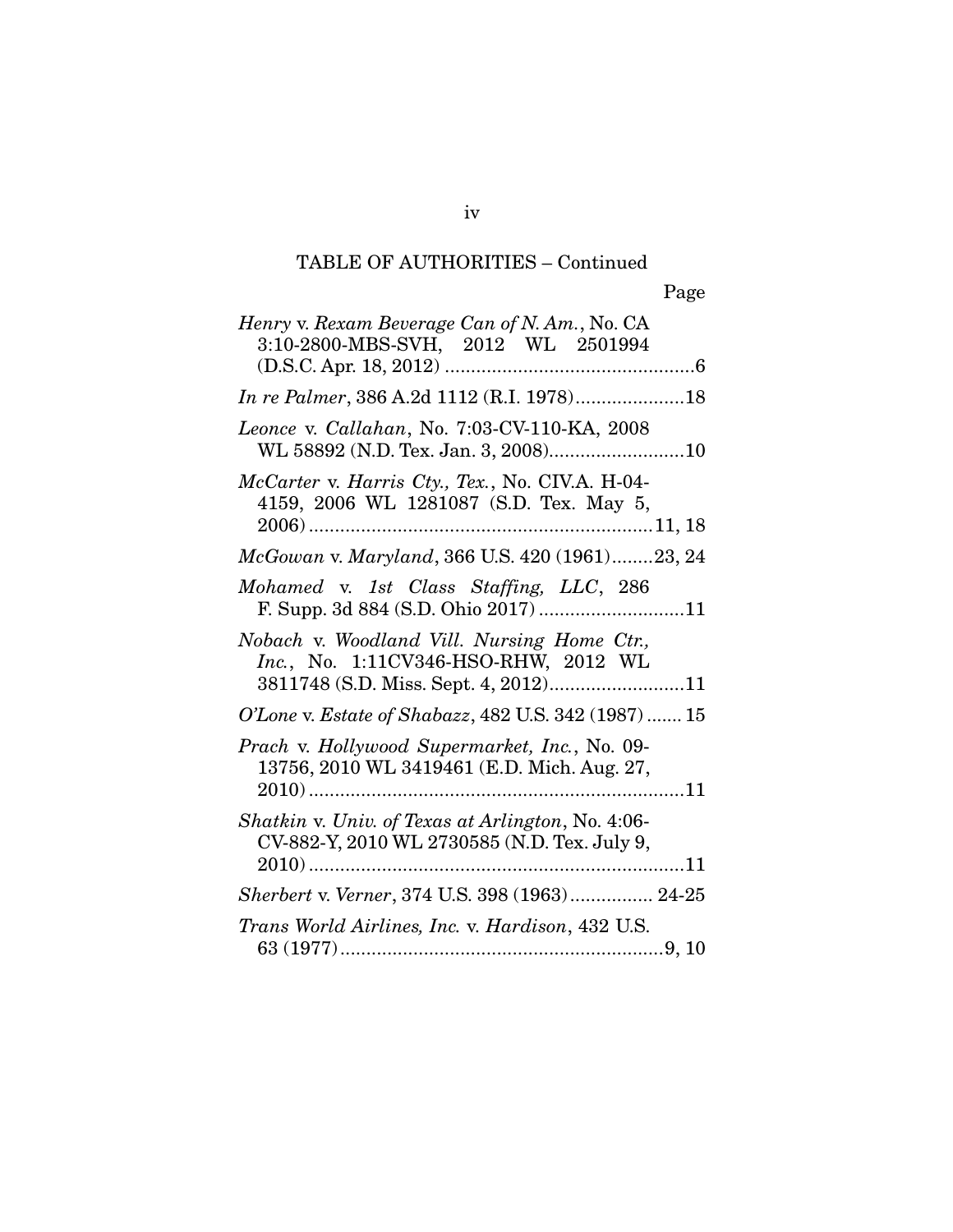| STATUTES AND REGULATIONS                                                                                                                       |  |
|------------------------------------------------------------------------------------------------------------------------------------------------|--|
|                                                                                                                                                |  |
|                                                                                                                                                |  |
| Executive Order No. 13798 § 4, 82 Fed. Reg.                                                                                                    |  |
| Law Concerning Liberty of Conscience, 2 Pa.                                                                                                    |  |
| <b>OTHER AUTHORITIES</b>                                                                                                                       |  |
| 118 Cong. Rec. S705 (daily ed. Jan. 21, 1972)23                                                                                                |  |
| Is Saturday the Sabbath?, Adventist (July 9,                                                                                                   |  |
|                                                                                                                                                |  |
| Daniel Barbarisi, No Beards—And That's Final:<br>The Yankees Have No Intention of Ever Drop-<br>ping the Boss's Rules on Facial Hair, WALL ST. |  |
| Charge Statistics (Charges filed with the EEOC)                                                                                                |  |
| W. Owen Cole, Understanding Sikhism 122                                                                                                        |  |
| Council on American-Islamic Relations, An Em-<br>ployer's Guide to Islamic Religious Practices                                                 |  |
|                                                                                                                                                |  |

v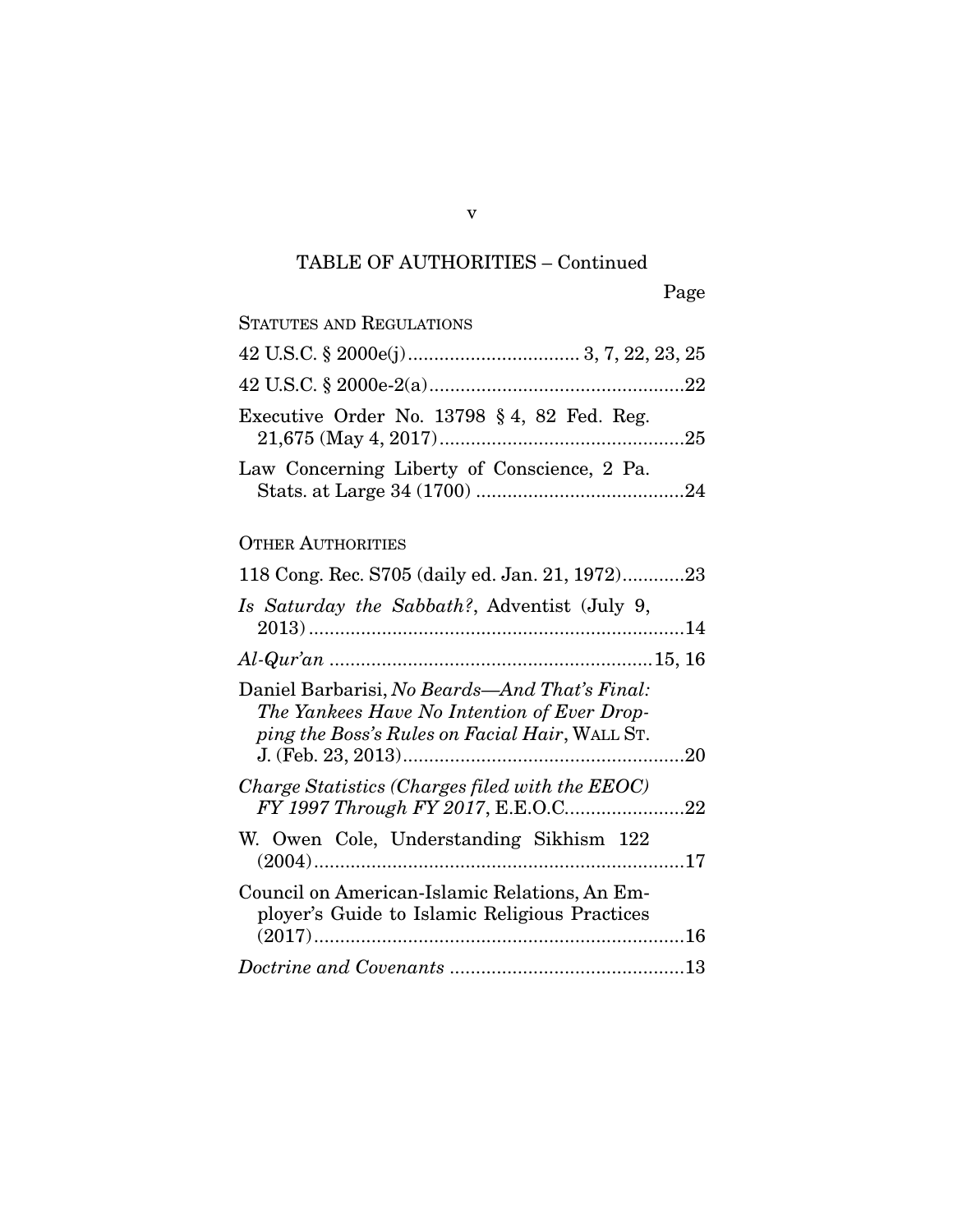vi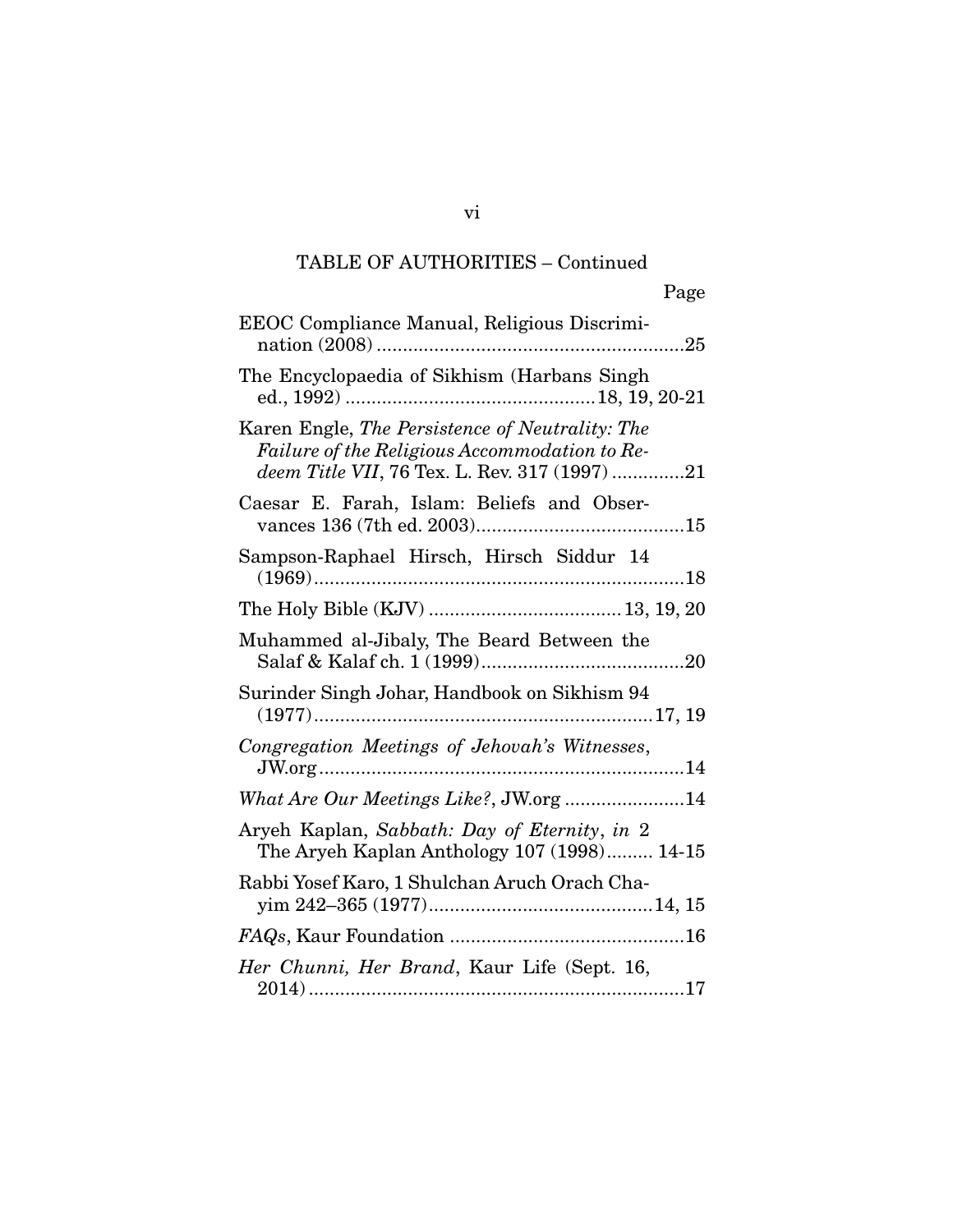| 128 J. Am. Oriental Soc'y 325 (2008) 17-18 |
|--------------------------------------------|
|                                            |
|                                            |
|                                            |
| by Law, Orthodox Union (July 17, 2006) 15  |
|                                            |
|                                            |
|                                            |
|                                            |
|                                            |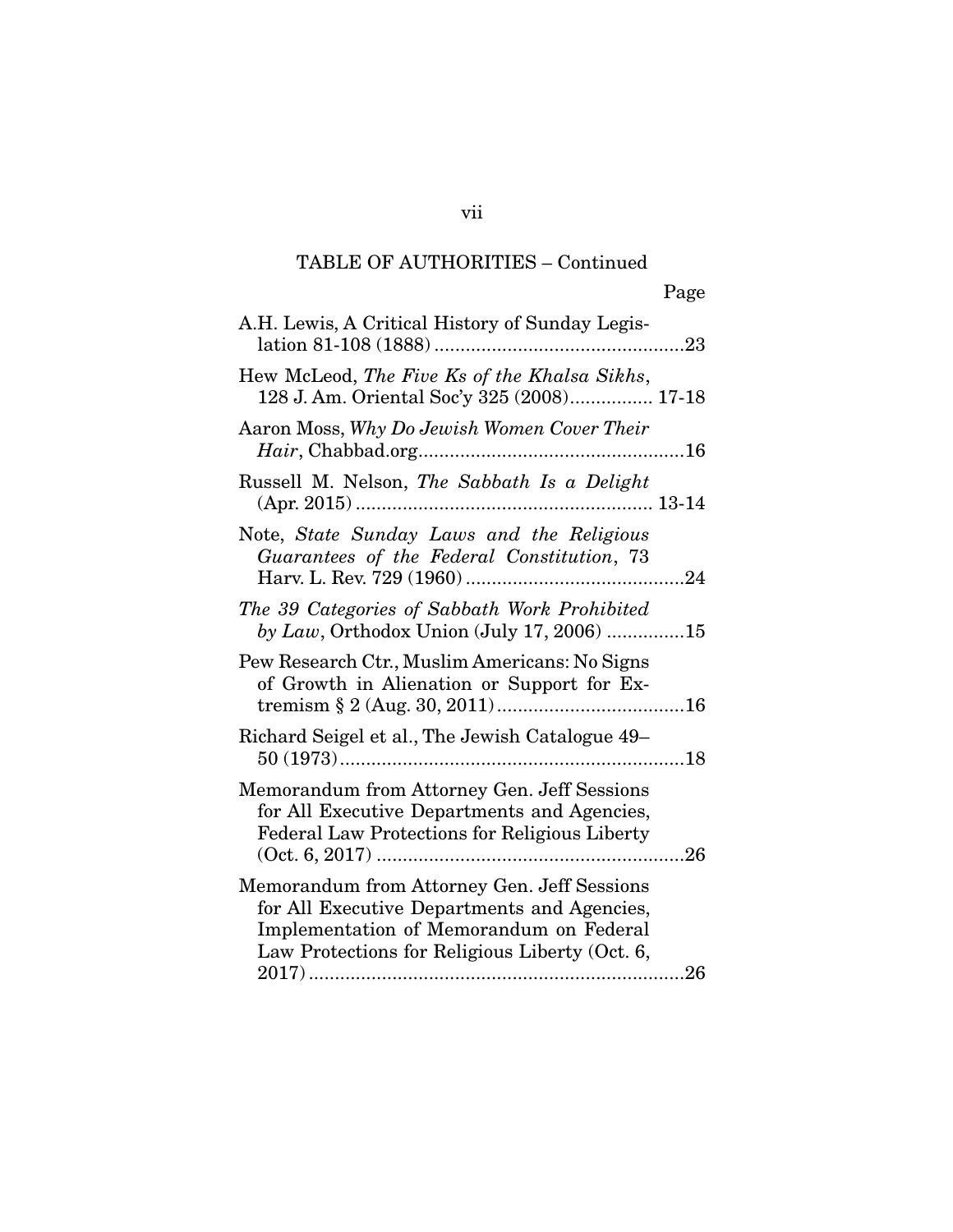| Page                                                                                                                                               |
|----------------------------------------------------------------------------------------------------------------------------------------------------|
| Dawinder S. Sidhu & Neha Singh Gohil, Civil<br>Rights in Wartime: The Post-9/11 Sikh Expe-                                                         |
|                                                                                                                                                    |
| Sikhism Its Philosophy and History (Daljeet<br>Singh & Kharak Singh eds., 1997)17, 18                                                              |
|                                                                                                                                                    |
|                                                                                                                                                    |
|                                                                                                                                                    |
|                                                                                                                                                    |
| U.S. Census, Statistical Abstract of the United<br>States: 2012, Self-Described Religious Identi-<br>fication of Adult Population: 1990, 2001, and |
| U.S. Conference of Catholic Bishops, Catechism<br>of the Catholic Church (2d ed. 2000) 13                                                          |

### viii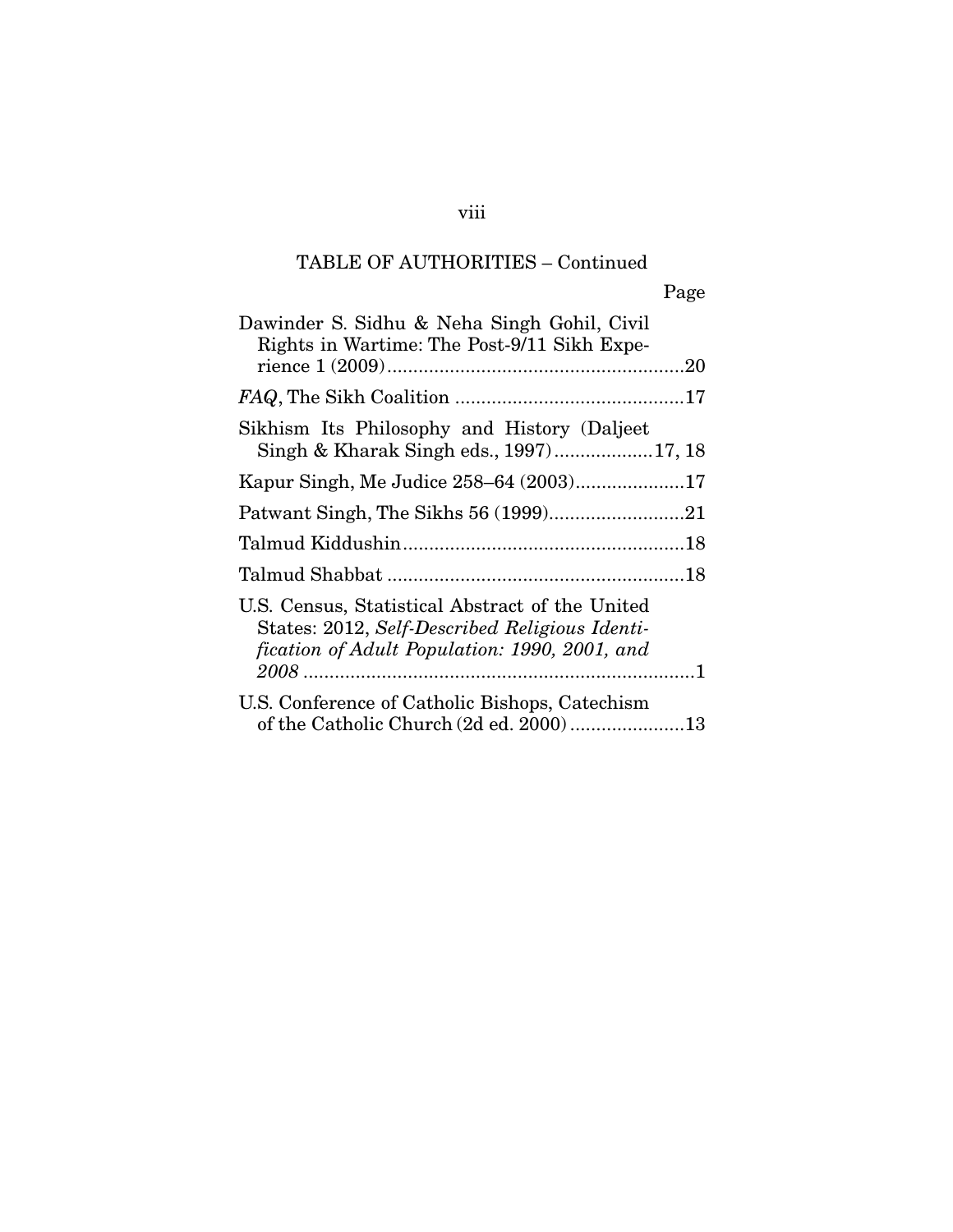#### INTEREST OF AMICI CURIAE<sup>1</sup>

 Religious organizations and groups associated with faith traditions comprising approximately 57.5 million adult Americans appear on this brief.<sup>2</sup> Amici are The Church of Jesus Christ of Latter-day Saints; the Jewish Coalition for Religious Liberty; Ethics and Religious Liberty Commission of the Southern Baptist Convention; Muslim Public Affairs Council; The Lutheran Church–Missouri Synod; The Sikh Coalition; and Church Of God In Christ, Inc. Despite disagreements on many points of faith, we are united in supporting robust legal protections for religious freedom including the right of religious Americans to observe their Sabbath and participate in other religiously significant events, and to observe religious dress and grooming standards, without being forced to sacrifice their employment. The religious freedom we cherish is threatened by the decision below, which relies on a

<sup>&</sup>lt;sup>1</sup> All parties have consented to the filing of this amicus brief. No counsel for any party authored this brief in whole or in part, and no person or entity other than amici and their counsel made any monetary contribution intended to fund the preparation or submission of this brief. Counsel of record for all parties received notice of the intention to file an amicus curiae brief at least 10 days before the due date.

<sup>2</sup> This total comes from a U.S. Census publication that compiles the self-reported religious affiliation of adults. See U.S. Census, Statistical Abstract of the United States: 2012, *Self-Described Religious Identification of Adult Population: 1990, 2001, and 2008*, https://www2.census.gov/library/publications/2011/compend-ia/statab/ 131ed/tables/pop.pdf (Baptists: 36.15 million; Lutherans: 8.67 million; Pentecostal: 5.42 million; Latter-day Saints: 3.16 million; Jewish: 2.68 million; Muslim: 1.35 million; Sikh: 78,000).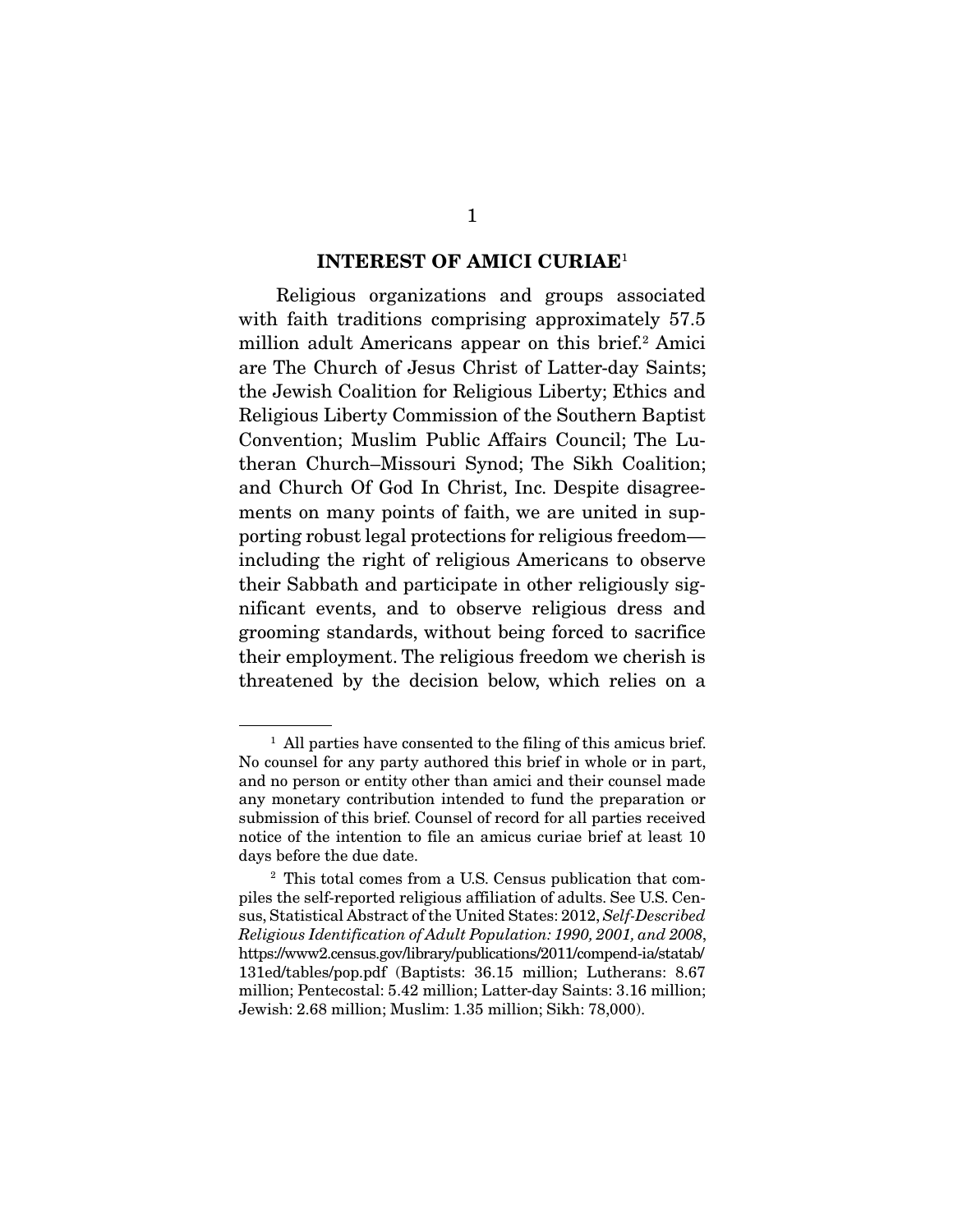failed Title VII jurisprudence that allows an employer to offer religious workers an ersatz accommodation and then defend its refusal to provide a meaningful accommodation by asserting mere inconvenience as an undue hardship. We submit this brief to assist the Court in understanding the harms that religious employees of all faiths will continue to confront unless the Court grants review and restores Title VII to its textual foundations.<sup>3</sup>

### SUMMARY OF ARGUMENT

-----------------------------------------------------------------------

 Petitioner is not alone in seeking to live his religion without losing his job. Millions of American workers from diverse faith communities face the same terrible conflict between complying with the inflexible demands of an employer and the imperative requirements of faith. Congress enacted specific protections in Title VII to shield employees from that choice, but the widespread judicial conflict and confusion described in the petition form a nearly insuperable barrier to enjoying that protection in practice. Petitioner Darrell Patterson learned that lesson personally when he lost his job because he would not work on his Sabbath. Without this Court's intervention, devastating losses like his will continue to be suffered by other employees, as an unfortunate pattern of judicial confusion continues to

<sup>3</sup> Individual statements of interest for each amicus are contained in the appendix.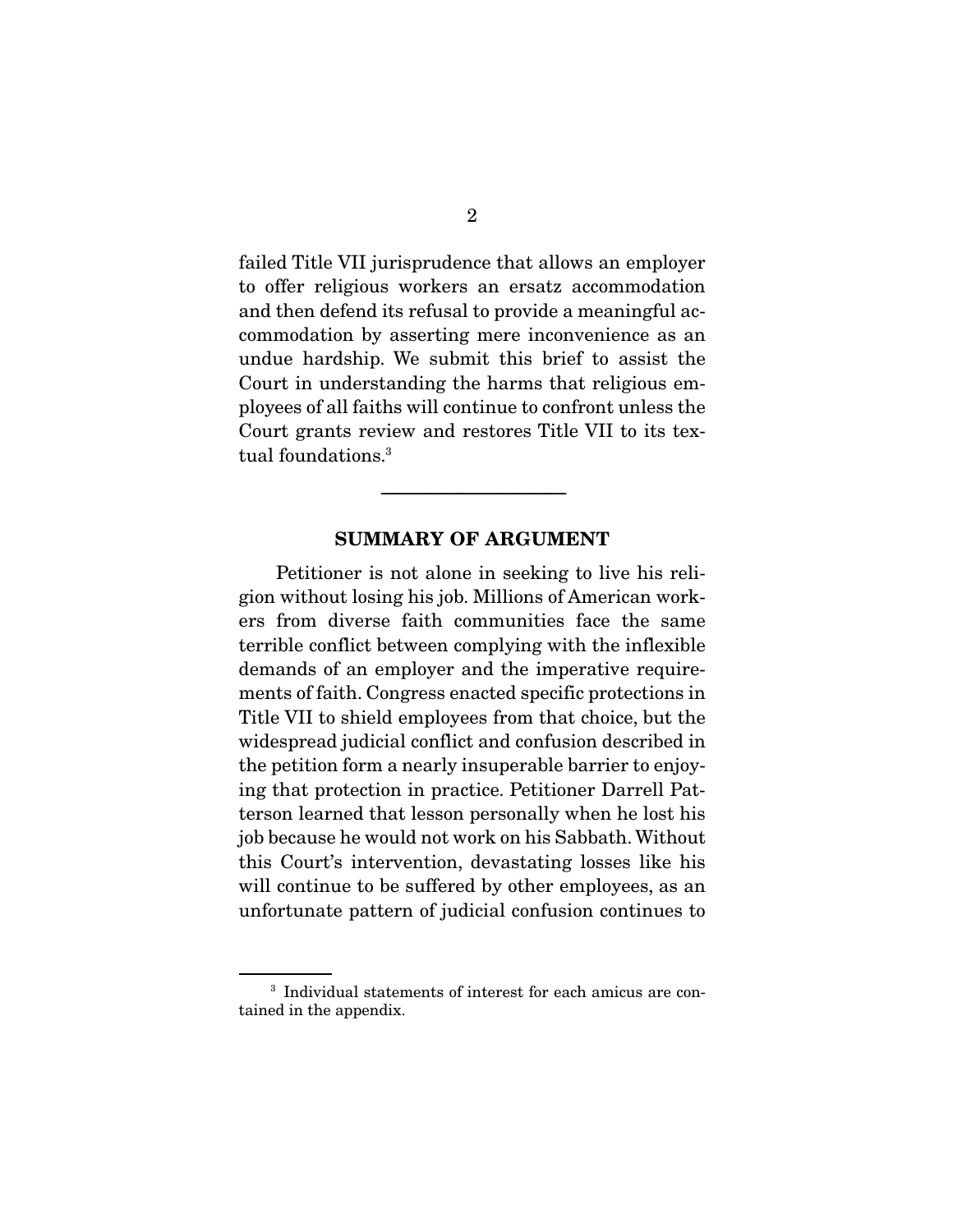deny Patterson and millions of religious workers like him the civil rights that Congress enacted.

 The petition ably describes several reasons for granting review. But perhaps the most compelling reason is that judicial confusion over the meaning and applicability of the "undue hardship" exception in 42 U.S.C. § 2000e(j) has reached such a crisis that the exception now routinely swallows the rule. Over time, the "undue hardship" standard has come to mean little more than a pro forma requirement to engage in creative excuse-making. To be clear, we do not urge review so that this Court can impose unrealistic burdens on business. But for religious workers, Title VII's guarantee of freedom from religious discrimination rings hollow because courts summarily reject even reasonable requests that employers accommodate Sabbath worship or other core religious practices.

 The central thrust of this brief is a plea for the Court to resolve the entrenched nationwide confusion over the scope and meaning of what it means to "reasonably accommodate" an employee's religious practice and when an accommodation poses an "undue hardship." Review should be granted because on these questions hangs the power of Title VII to safeguard religious freedom.

-----------------------------------------------------------------------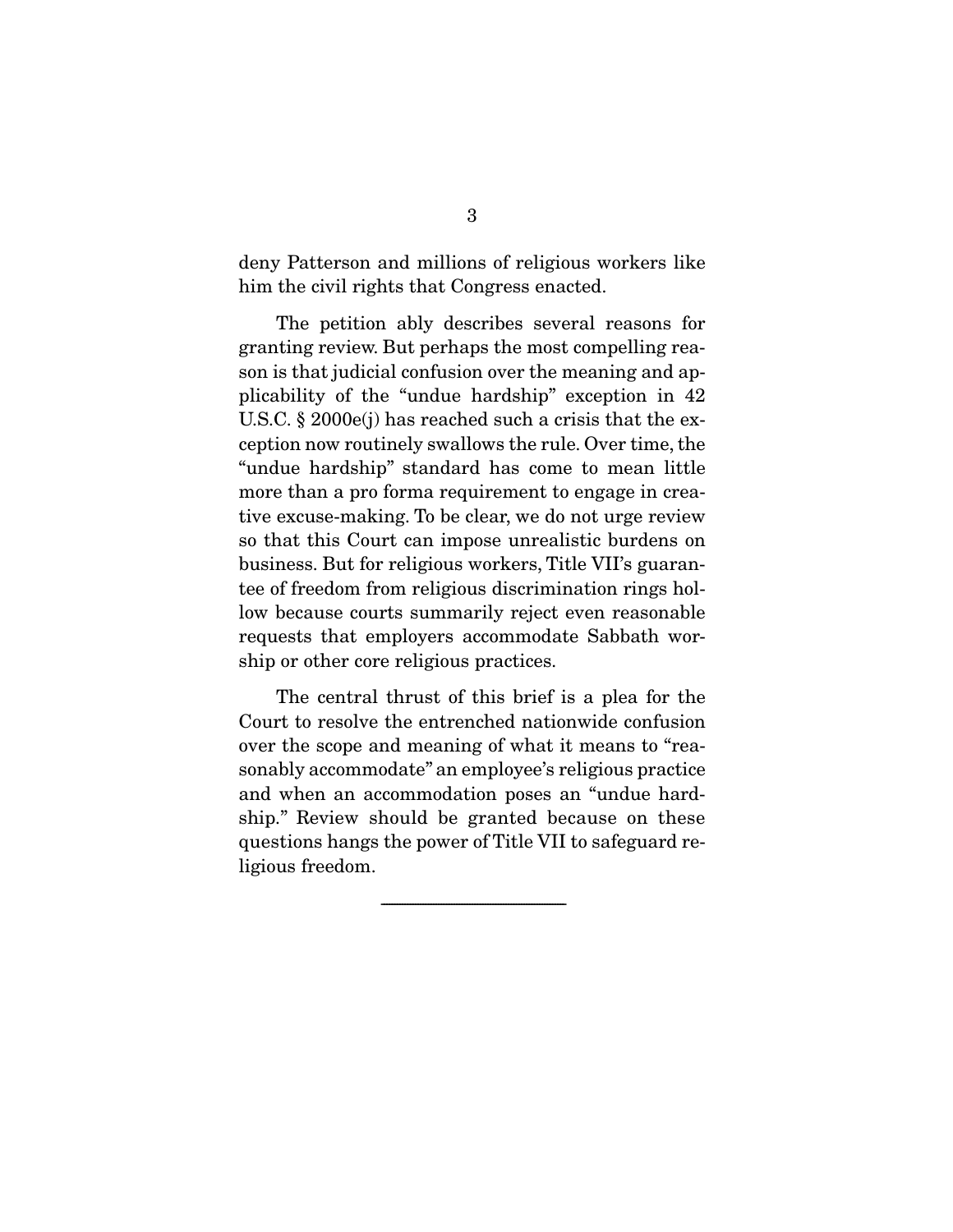#### ARGUMENT

I. THE QUESTIONS PRESENTED ARE RE-CURRING ISSUES OF NATIONAL IMPOR-TANCE THAT AFFECT NEARLY EVERY CLAIM OF RELIGIOUS ACCOMMODA-TION UNDER TITLE VII.

### A. Judicial confusion as to the meaning of "reasonable accommodation" denies religious employees genuine protection.

 Petitioner well describes how circuits are divided over whether an employer meets its obligation to "reasonably accommodate" an employee's religious practice by offering a solution that does not remove the conflict between religious faith and work requirements. See Pet. 13–22. This Court's review is imperative, not only to achieve national uniformity on an important issue of federal law, but to restore a crucial piece of Title VII's protection of religious freedom in the workplace. Too often, an employer purports to satisfy its statutory duty by proffering an accommodation that will only partially or hypothetically remove the conflict, thereby leaving an employee no less compelled to choose between his job and his faith. Lower courts, lacking clear guidance from this Court, have essentially acquiesced in this rights-defeating stratagem.

 The conflicting and erroneous circuit precedents reviewed in the petition misdirect district courts into routinely denying Title VII claims, as the following cases illustrate: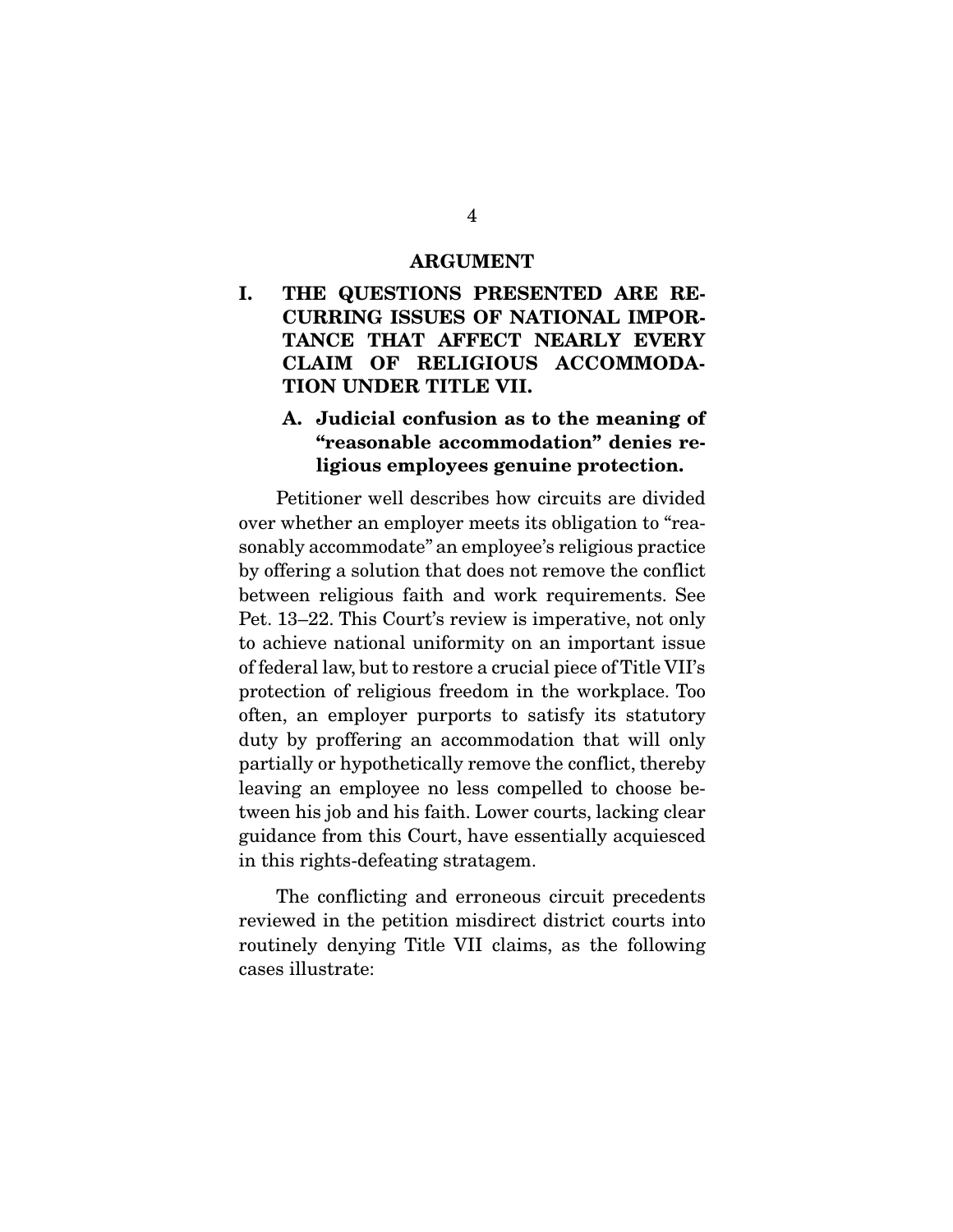- A dump truck driver sought to honor "his Hebrew Israelite faith's requirement that he cannot work on Saturdays," but the courts rejected his efforts to get an effective accommodation from his employer. *E.E.O.C.* v. *Thompson Contracting, Grading, Paving, & Utils., Inc.*, 793 F. Supp. 2d 738, 741 (E.D.N.C. 2011), *aff'd*, 499 Fed. App'x 275 (4th Cir. 2012). Quoting misguided circuit precedent, the district court concluded that the company satisfied Title VII by invoking a company personal leave policy that did not apply to the employee seeking an accommodation. "Although as a 90-day probationary employee, [Plaintiff ] was not yet able to take advantage of this policy, this fact 'does not negate the reasonableness of the accommodation.'" *Id.* at 745 (quoting *E.E.O.C.* v. *Firestone Fibers & Textiles Co.*, 515 F.3d 307, 315 (4th Cir. 2008)).
- A Home Depot store greeter asked for time off consistent with her Catholic faith, which "precludes her from working on Sundays." *George* v. *Home Depot, Inc.*, No. 00-2616, 2001 WL 1558315, at \*5, \*8 (E.D. La. Dec. 6, 2001), *aff 'd*, 51 Fed. App'x 482 (5th Cir. 2002). Home Depot "offered her flexible working hours on Sundays . . . to allow her to attend church services either in the morning or the evening." *Id.* at \*8. Thus the district court reframed the employee's actual religious need to conclude that permitting flexible hours to attend Mass was a reasonable accommodation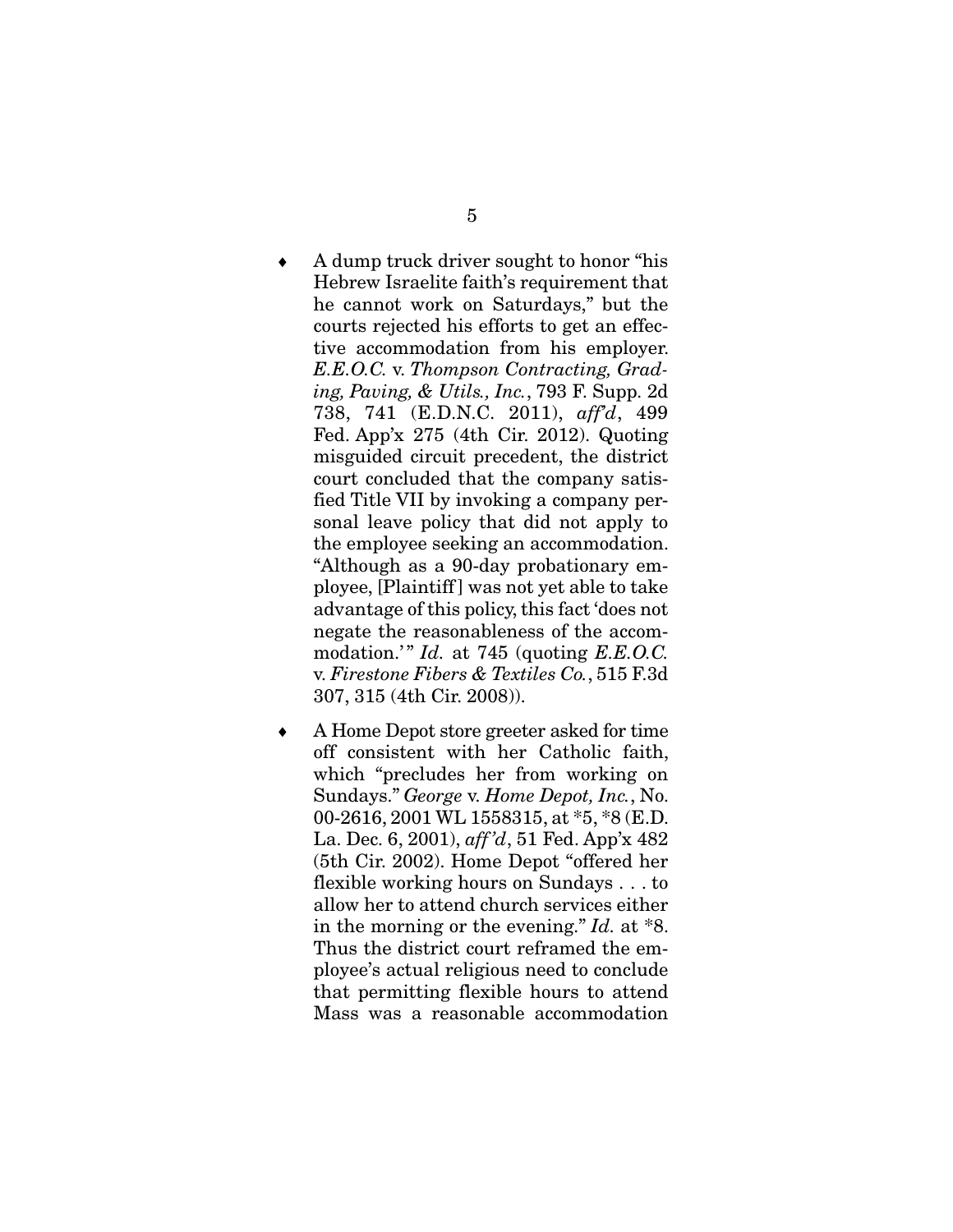for an employee whose religious convictions precluded *any* work on her Sabbath.

 A mechanic for an aluminum can manufacturer requested time off on Saturdays to observe his Sabbath. *Henry* v. *Rexam Beverage Can of N. Am.*, No. CA 3:10- 2800-MBS-SVH, 2012 WL 2501994, at \*1 (D.S.C. Apr. 18, 2012), *report and recommendation adopted*, No. CA 3:10-2800- MBS, 2012 WL 2502726 (D.S.C. June 27, 2012). At first, his employer let him switch shifts with other employees, whom he paid \$100 out of his own pocket for each shift change to give them the equivalent of the "premium overtime pay" they would have received if the company had assigned the switch. *Id.* at \*2. Eventually, the employer denied even this self-funded accommodation by informing the mechanic that his personal payments violated company policy, and without additional payment other employees would not agree to switch shifts with him. *Id*. Yet the district court concluded that the employer met its duty under Title VII by letting the mechanic ask other employees to switch shifts—even if that permission did not relieve him of the conflict between his job and his faith. *Id.* at \*8.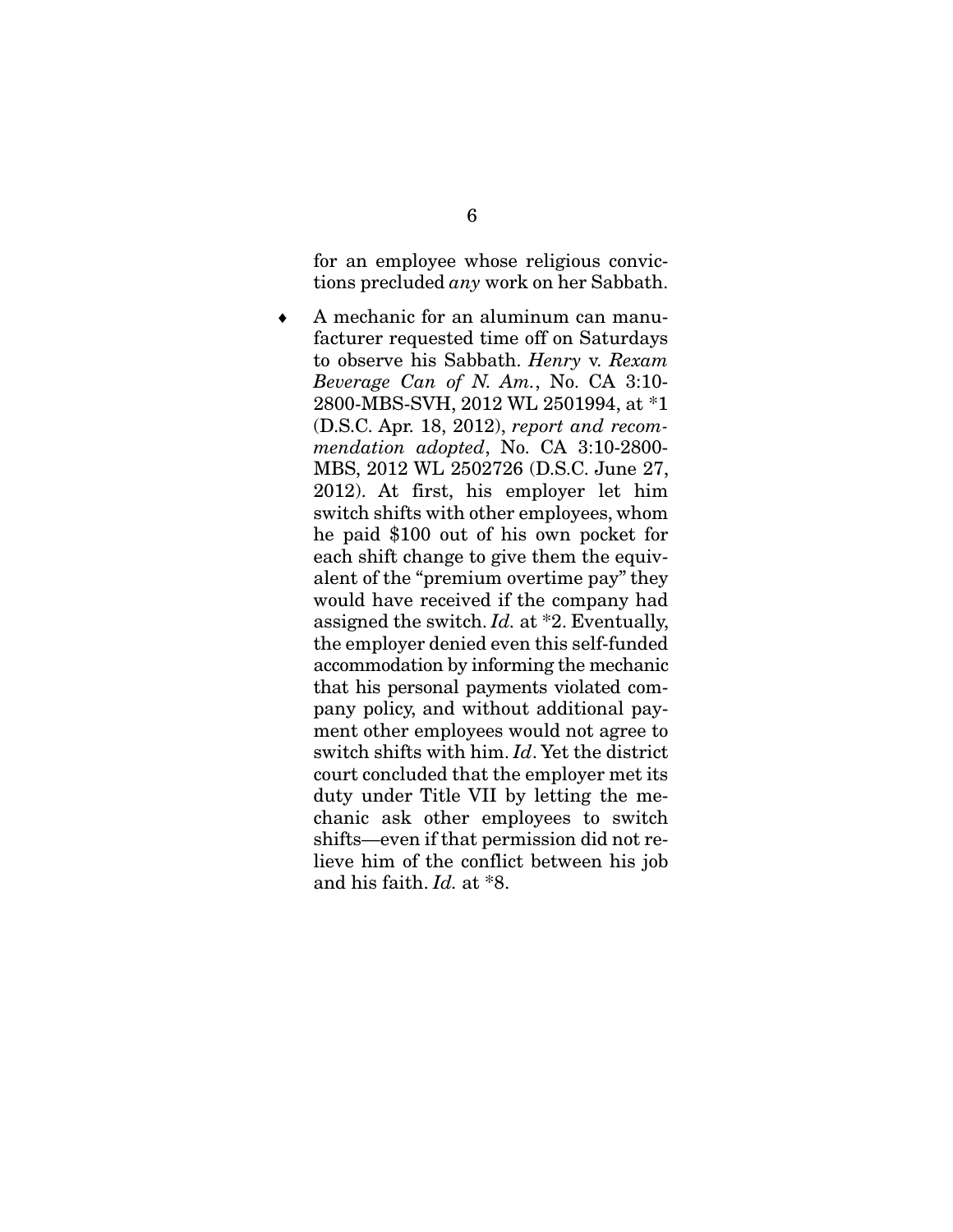### B. Judicial confusion about how to demonstrate "undue hardship" allows an employer's speculations to justify its refusal to accommodate religious practice.

 Another circuit split described by petitioner centers on whether an employer's speculations about possible future harms from accommodating an employee's religious practice adequately "demonstrate . . . undue hardship on the conduct of the employer's business," 42 U.S.C. § 2000e(j). See Pet. 23–27. Granting review on this question will not only restore national uniformity on an important point of federal civil rights law, it will ensure that the sole exception to Title VII's requirement of reasonable accommodation does not keep swallowing the rule. By accepting an employer's bare speculation about future hardship, courts mistakenly excuse the duty to reasonably accommodate an employee's religious observances on no firmer basis than the court's ability to imagine hypothetical harms—an exercise in extreme judicial deference reminiscent of rational basis review. Cf. *F.C.C.* v. *Beach Communications, Inc*., 508 U.S. 307, 315 (1993) ("[A] legislative choice is not subject to courtroom fact-finding and may be based on rational speculation unsupported by evidence or empirical data.").

 Permitting an employer to circumvent the duty to provide a reasonable accommodation by contriving imaginary burdens has devastating results:

 A Muslim man working as a receptionist in a university residence hall asked not to work the midnight shift because it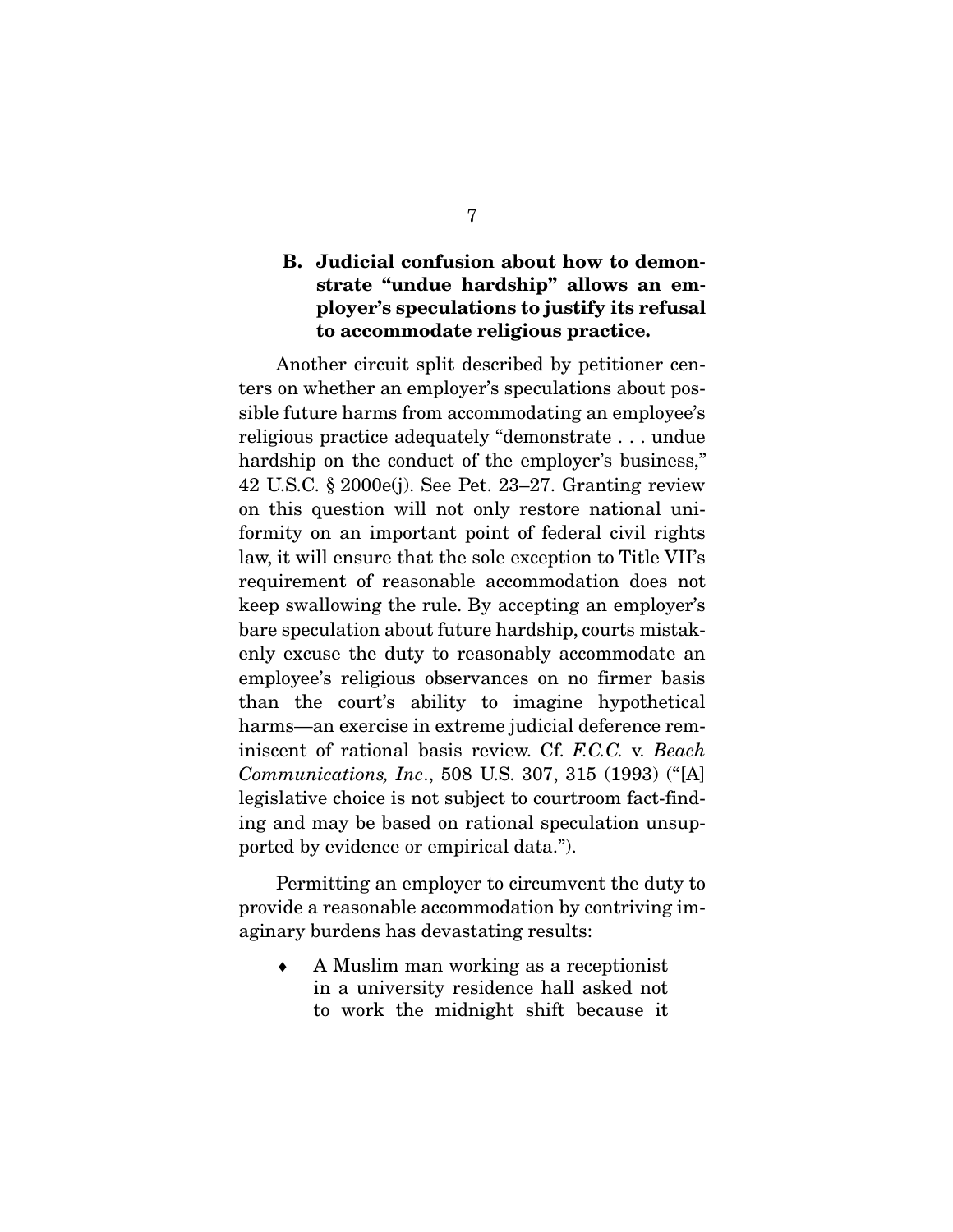interfered with prayer between 2-4 a.m., which his faith required. *Abdelwahab*  v. *Jackson State Univ*., No. CIV.A 309CV41TSLJCS, 2010 WL 384416, at \*1 (S.D. Miss. Jan. 27, 2010). Although the university made no attempt to accommodate his request, the district court found that it had demonstrated an undue hardship because of the university's speculative burdens of "possibly incur[ring] overtime expense" and finding other employees willing to work a midnight shift. *Id.* at \*2.

 A Home Depot store greeter who requested time off on Sundays in keeping with her Catholic faith lost her religious discrimination claim even though the store "ha[d] presented no evidence that it actually experienced a business loss from the lack of a greeter on Sundays." *George*, 2001 WL 1558315, at \*10. Despite Title VII's requirement that an employer must demonstrate an alleged undue hardship, the district court intoned that "the law requires no such evidence." *Id.* Instead, the court pointed to hypothetical "[a]dverse impacts" that might occur if Home Depot accommodated the greeter and still concluded that accommodation would create an undue hardship. *Id.*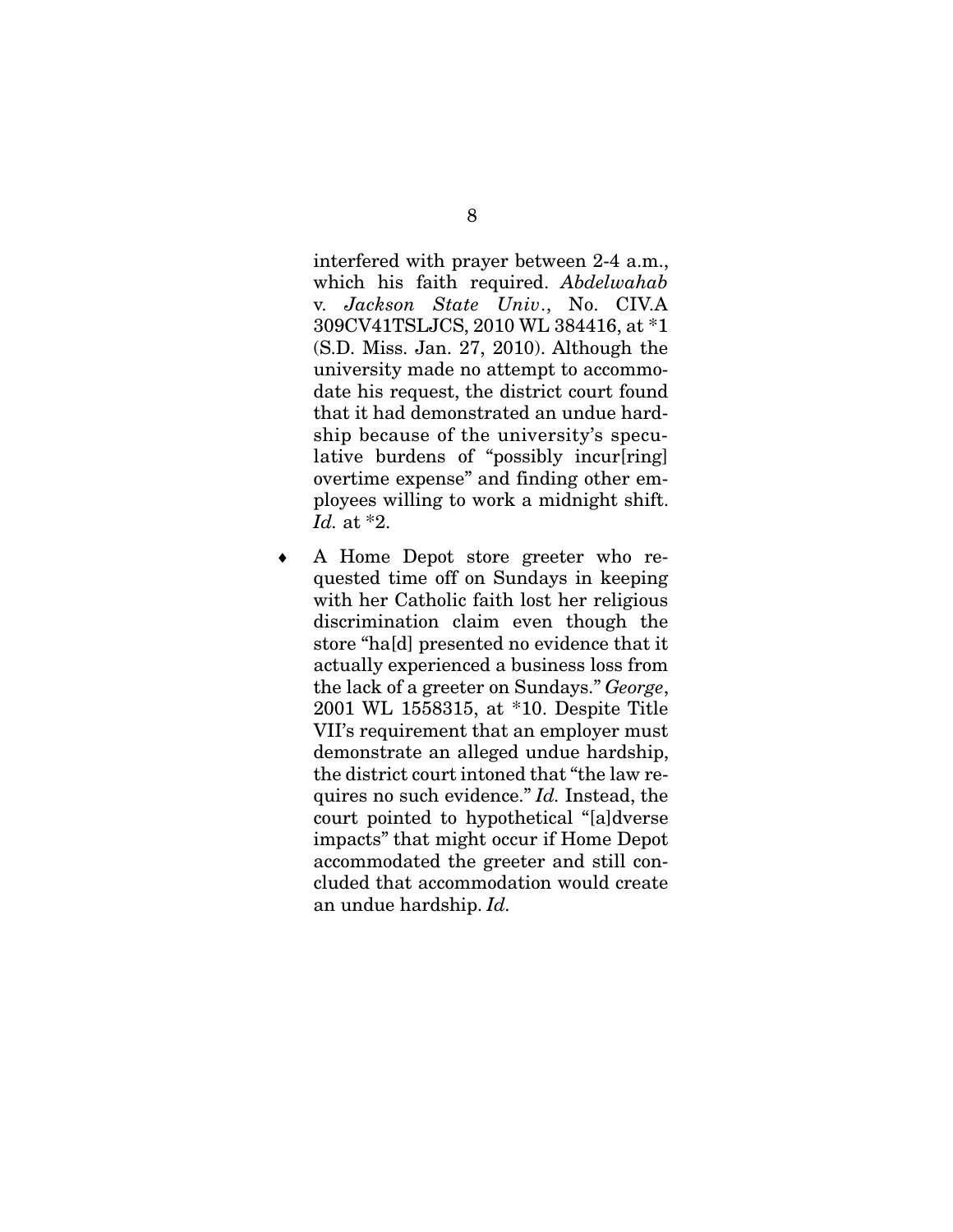### C. Trans World Airlines, Inc. v. Hardison should be revisited and overruled because it obscures the statutory meaning of "undue hardship," to the detriment of religious employees.

 Forty years ago, this Court interpreted the "undue hardship" requirement of 42 U.S.C. § 2000e(j) to mean that, to avoid having to grant a religious accommodation, an employer need only show "a de minimis cost." *Trans World Airlines, Inc.* v. *Hardison*, 432 U.S. 63, 84 (1977) (footnote omitted). Replacing the statutory standard of "undue hardship" with the judge-made standard of "de minimis cost" invites employers to deny religious accommodations for the flimsiest of reasons. With this change, *Hardison* undermined the idea of an "undue hardship"—a carefully chosen formulation denoting that an employer would not incur an excessive burden from reasonably accommodating an employee's religious observance. In practice, the *Hardison* standard means that employees generally lose claims for religious accommodation, as employers invoke the exception with little to prove beyond mere inconvenience.

*Hardison* sets the bar for employers so low that allowing an employee to make a slight departure from a company-wide dress and appearance policy was held to be an undue hardship. See, e.g., *Cloutier* v. *Costco Wholesale Corp.*, 390 F.3d 126, 134–37 (1st Cir. 2004) (allowing an employee to have a facial piercing for religious reasons, in violation of the dress code, was an undue hardship). Denying other workers their preferred shifts to make a religious accommodation also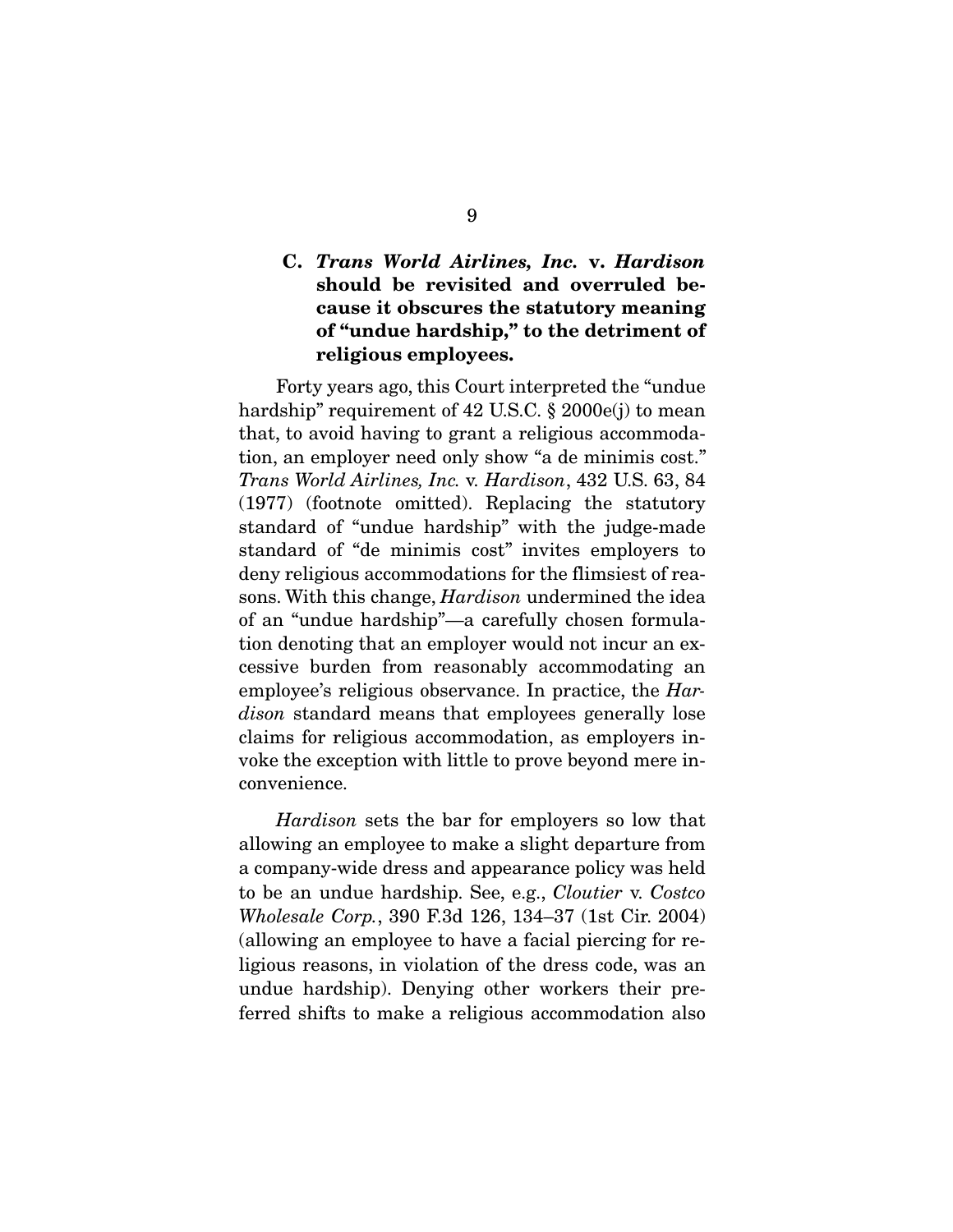counts as an undue hardship. See *Adams* v. *Retail Ventures, Inc.*, 325 Fed. App'x 440, 443 (7th Cir. 2009). And allowing a police officer to wear a small gold cross on his uniform was held to be an undue hardship when department policy allowed uniform pins only if approved by the police chief. See *Daniels* v. *City of Arlington, Tex.*, 246 F.3d 500, 501, 506 (5th Cir. 2001). Perhaps most absurdly, the possibility that "other employees could have hard feelings" if a religious employee was allowed time off for his Sabbath day was a factor in the court's undue hardship analysis. *Leonce* v. *Callahan*, No. 7:03-CV-110-KA, 2008 WL 58892, at \*5 (N.D. Tex. Jan. 3, 2008).

*Hardison* has reduced the evidentiary burden on employers so severely that only unimaginative employers can fail to satisfy it. Review is warranted to revisit that decision and realign judicial doctrine with statutory text for the protection of religious Americans of all faiths.

### D. The departures from statutory text that we describe cause severe hardship for economically vulnerable workers.

 Our review of Title VII religious accommodation decisions reveals that the American workers most often raising religious accommodation claims are seldom lawyers, doctors, and bankers. Typically, claimants are blue-collar or unskilled workers.<sup>4</sup> They are grocery

<sup>4</sup> Petitioner exemplifies this trend. After beginning at Walgreen making \$9.75 per hour, Patterson eventually became a supervisor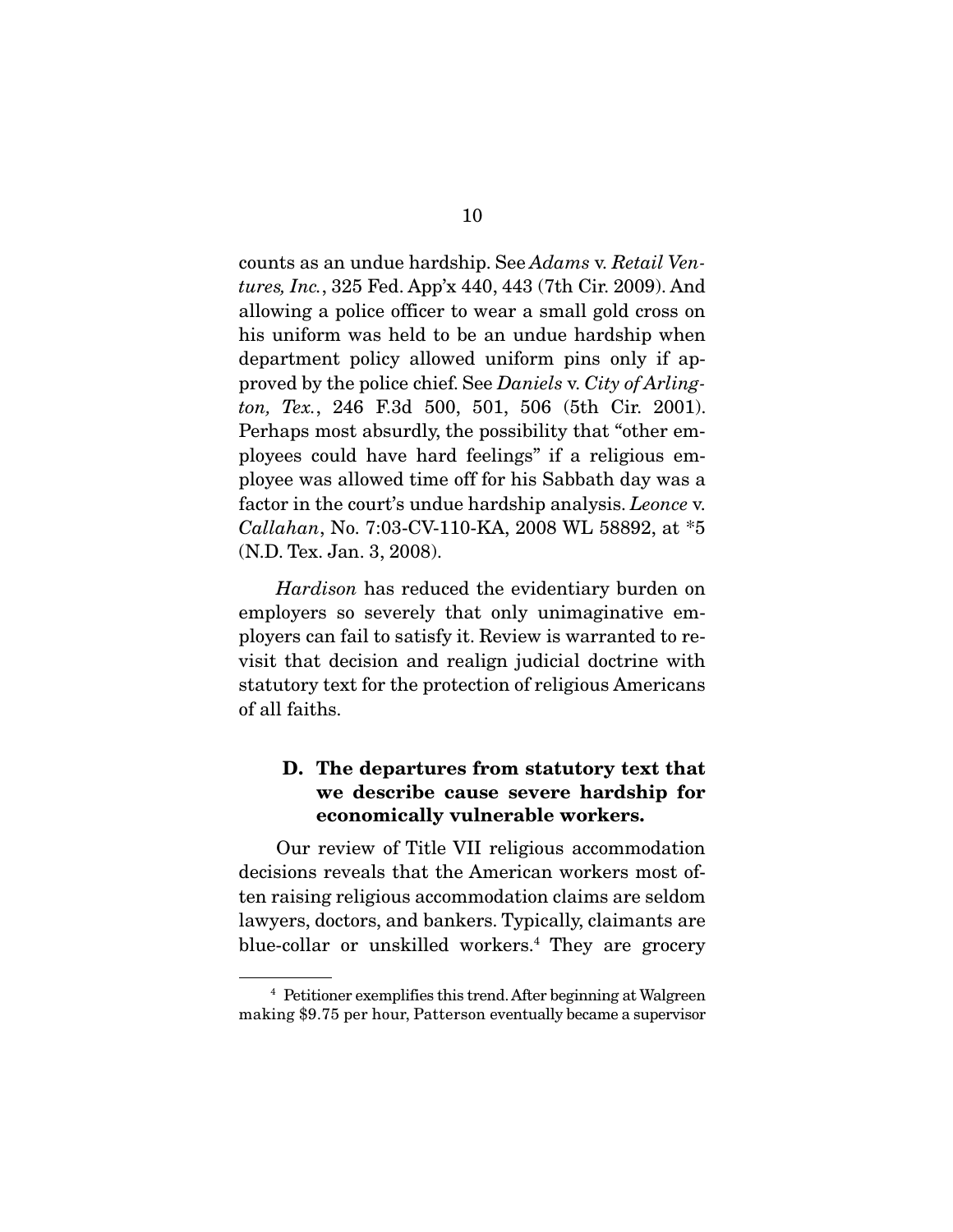store clerks and store greeters, factory workers and mechanics, administrative assistants and maintenance personnel.<sup>5</sup> With limited financial resources, they are seldom able to wage a legal battle to vindicate their civil rights. Rarely do these claims come before a judge at all, much less before this Court: reported cases represent only the tip of the proverbial iceberg. Yet these workers have the greatest need for protection, as few can absorb the devastating blow of losing their jobs to practice their faith.

making \$52,500 per year. Walgreen's purportedly "reasonable" accommodation was to let him return to the comparative penury of his previous entry-level position. See Pet. 6, 9 n.5.

<sup>&</sup>lt;sup>5</sup> Many cases besides those discussed above illustrate how much the disarray in Title VII jurisprudence routinely falls on unskilled and blue-collar workers. See, e.g., *McCarter* v. *Harris Cty., Tex.*, No. CIV.A. H-04-4159, 2006 WL 1281087 (S.D. Tex. May 5, 2006) (entry-level maintenance worker); *Nobach* v. *Woodland Vill. Nursing Home Ctr., Inc.*, No. 1:11CV346-HSO-RHW, 2012 WL 3811748 (S.D. Miss. Sept. 4, 2012) (nursing home activity aide); *Shatkin* v. *Univ. of Texas at Arlington*, No. 4:06-CV-882-Y, 2010 WL 2730585 (N.D. Tex. July 9, 2010) (administrative assistants); *Prach* v. *Hollywood Supermarket, Inc.*, No. 09-13756, 2010 WL 3419461 (E.D. Mich. Aug. 27, 2010) (part-time grocery store clerk); *Mohamed* v. *1st Class Staffing, LLC*, 286 F. Supp. 3d 884 (S.D. Ohio 2017) (immigrant pet food factory production workers).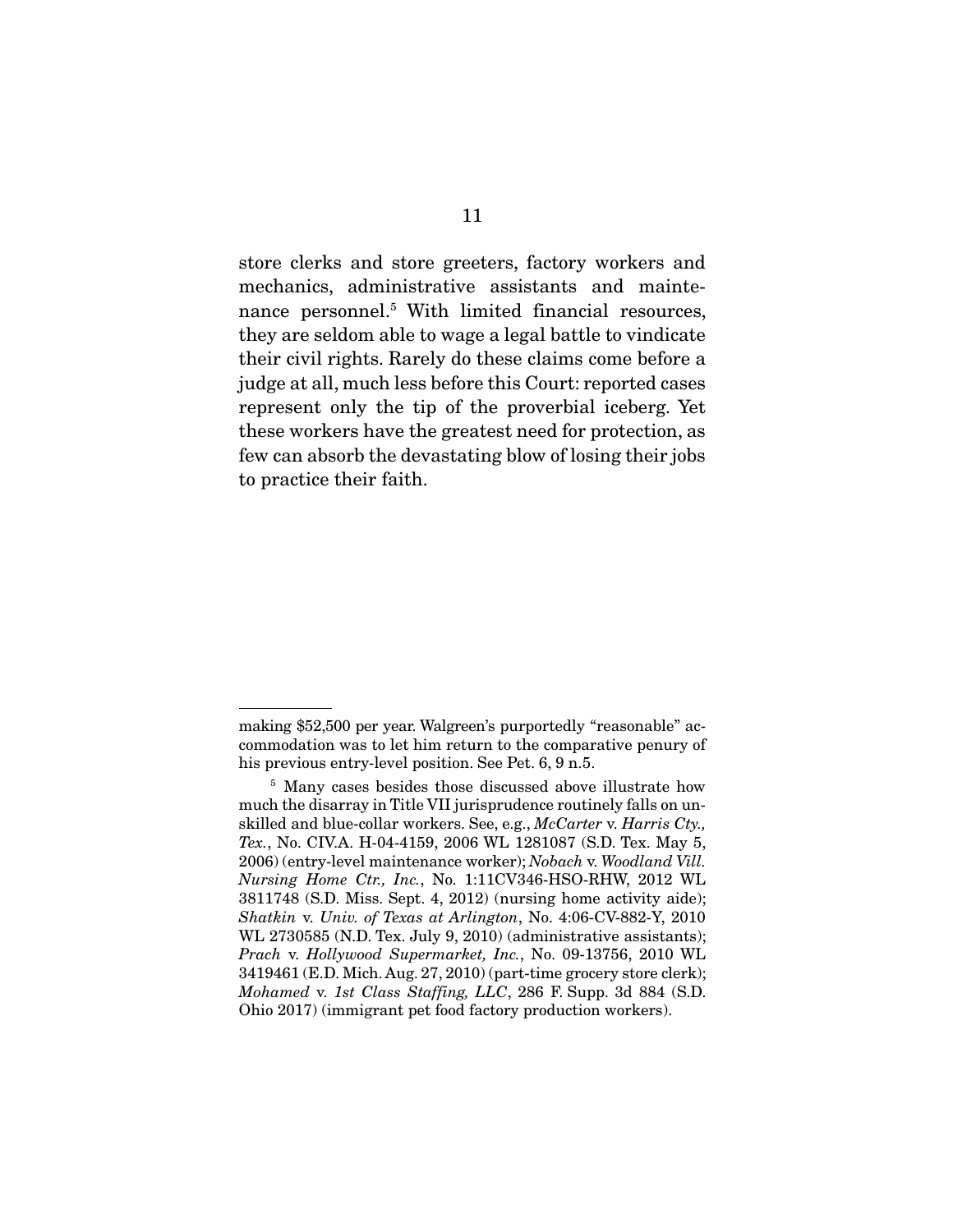### II. THE QUESTIONS PRESENTED ARE RE-CURRING ISSUES OF NATIONAL IM-PORTANCE THAT AFFECT MILLIONS OF AMERICANS FROM DIVERSE FAITH COMMUNITIES.

 Seventh-day Adventists are hardly the only religious group affected by the courts' failure to vindicate the religious freedom guaranteed by Title VII. Even in this increasingly secular society, millions of Christians still observe Sunday as the Sabbath and other legal holidays like Christmas as days of religious observance. What's more, the Nation's growing religious diversity means that the number of Americans whose faith requires them to observe a Sabbath not on Sunday and holy days not recognized as legal holidays and to observe religiously dictated dress and grooming standards—continues to increase. The legal standards governing religious accommodations under Title VII profoundly affect the rights of tens of millions of believing Americans.

### A. Sabbaths, holy days, and the duty to worship

 Many religious faiths in the United States observe a day set aside each week for religious worship, annual holy days or periods, and other religious observances. Firm religious standards often require that the believer refrain from work on such days.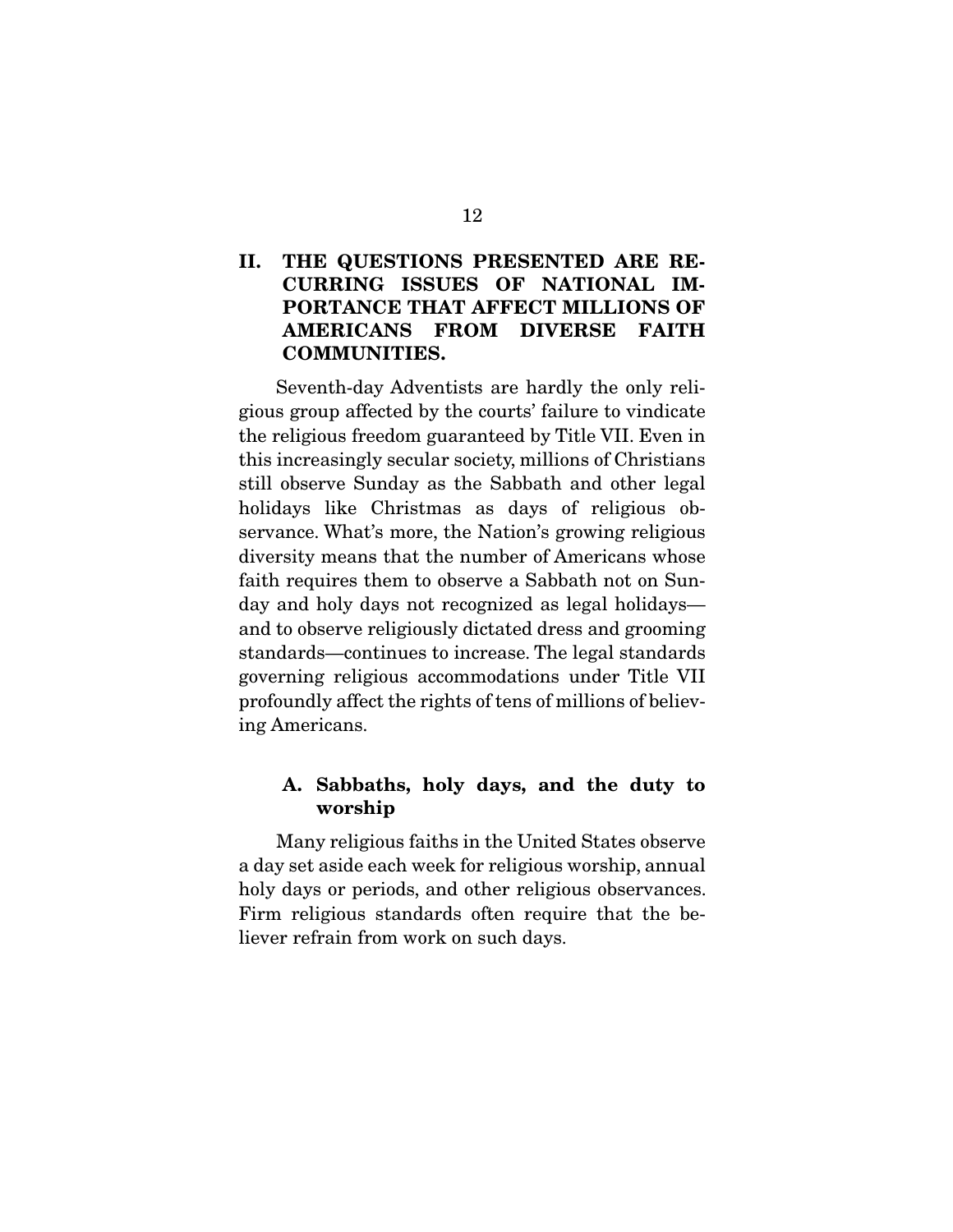#### 1. Christianity

 One of the Ten Commandments declares: "Remember the sabbath day, to keep it holy. Six days you shall labor, and do all your work; but the seventh day is a Sabbath to the Lord your God; in it you shall not do any work." *Exodus* 20:8-10 (KJV). Millions of American Christians still interpret this command as forbidding gainful employment on the Sabbath.

 The Catholic Catechism teaches, "On Sundays and other holy days of obligation, the faithful are to refrain from engaging in work or activities that hinder the worship owed to God, . . . and the appropriate relaxation of mind and body." U.S. Conference of Catholic Bishops, Catechism of the Catholic Church § 2185 (2d ed. 2000). On Sundays and other holy days, the "faithful are bound . . . to abstain from those labors and business concerns which impede the worship to be rendered to God, . . . or the proper relaxation of mind and body." *Id.* § 2193. And on these days of religious observance "the faithful are bound to participate in Mass." *Id.* § 2180.

 Other Christian faiths interpret this commandment of Sabbath-day observance in similar terms. Members of The Church of Jesus Christ of Latter-day Saints believe that the Lord has commanded them to "go to the house of prayer and offer up thy sacraments upon my holy day" as "a day appointed unto you to rest from your labors, and to pay thy devotions unto the Most High." *Doctrine and Covenants* 59:9-10; see Russell M. Nelson, *The Sabbath Is a Delight* (Apr. 2015),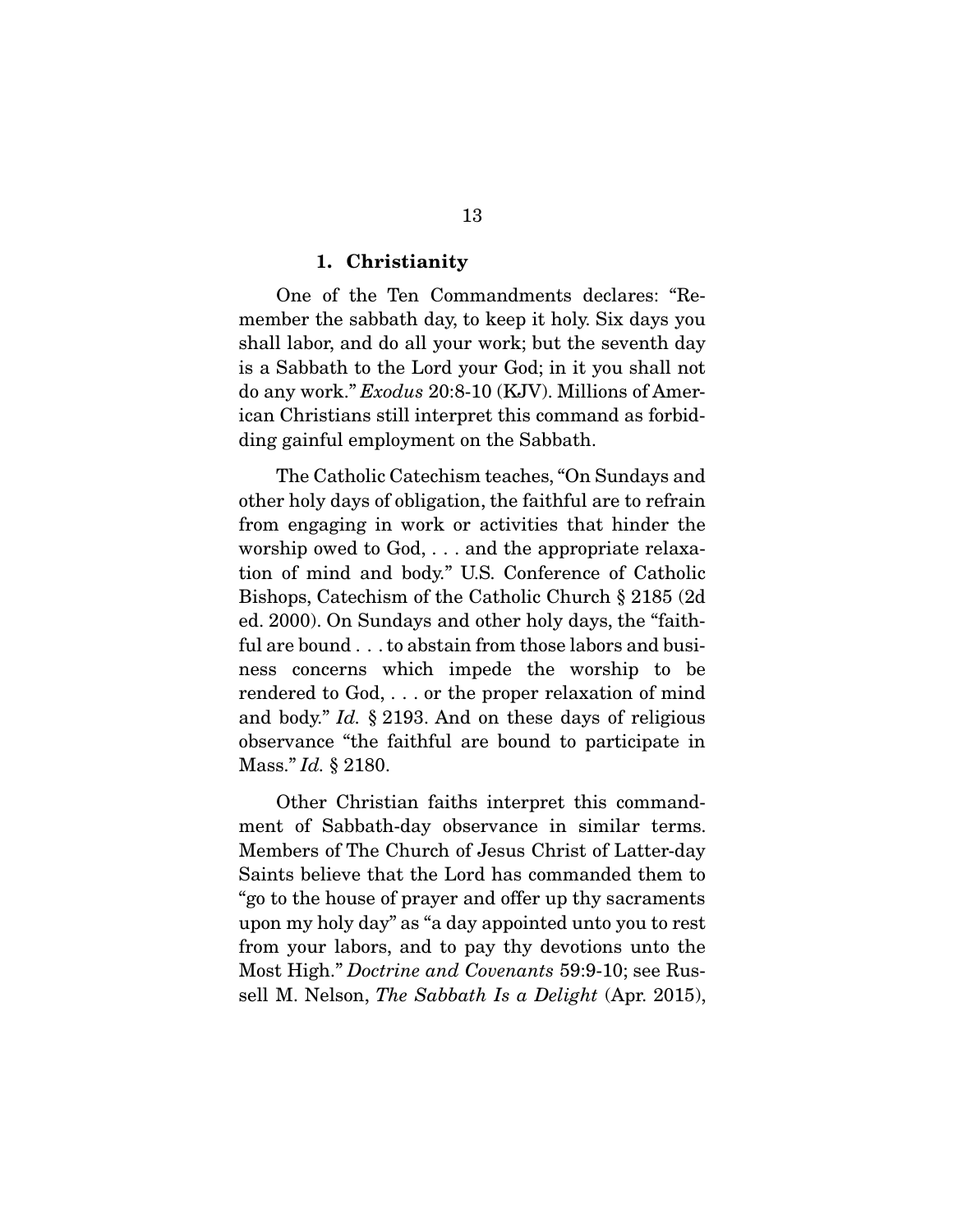https://www.lds.org/general-conference/2015/04/thesabbath-is-a-delight?lang=eng ("God gave us this special day, not for amusement or daily labor but for a rest from duty, with physical and spiritual relief. . . . We are under covenant to [keep the Sabbath].").

 Jehovah's Witnesses not only have a mandatory Sabbath-day worship meeting but also a mid-week mandatory meeting too, often in the evening. See *Congregation Meetings of Jehovah's Witnesses*, JW.org (last visited Oct. 18, 2018), https://www.jw.org/en/ jehovahs-witnesses/meetings/; *What Are Our Meetings Like?*, JW.org (last visited Oct. 18, 2018), https://www. jw.org/en/publications/books/jehovahs-will/meetings-ofjehovahs-witnesses/.

 Although not all Christians agree on which day of the week should be observed as the Sabbath, many believe that it would offend God and violate his commandments to work on the Sabbath for pay. See *Is Saturday the Sabbath?*, Adventist (July 9, 2013), https:// www.adventist.org/en/beliefs/living/the-sabbath/article/ go/-/is-saturday-the-sabbath/.

### 2. Judaism

 Members of the Orthodox Jewish community interpret the Torah and Oral Law to prohibit working on the Jewish Sabbath (sundown on Friday to nightfall on Saturday) and designated Jewish holy days. See generally Rabbi Yosef Karo, 1 Shulchan Aruch Orach Chayim 242–365 (1977) (Sabbath prohibitions); *id.* at 495–529 (holy day prohibitions); see also Aryeh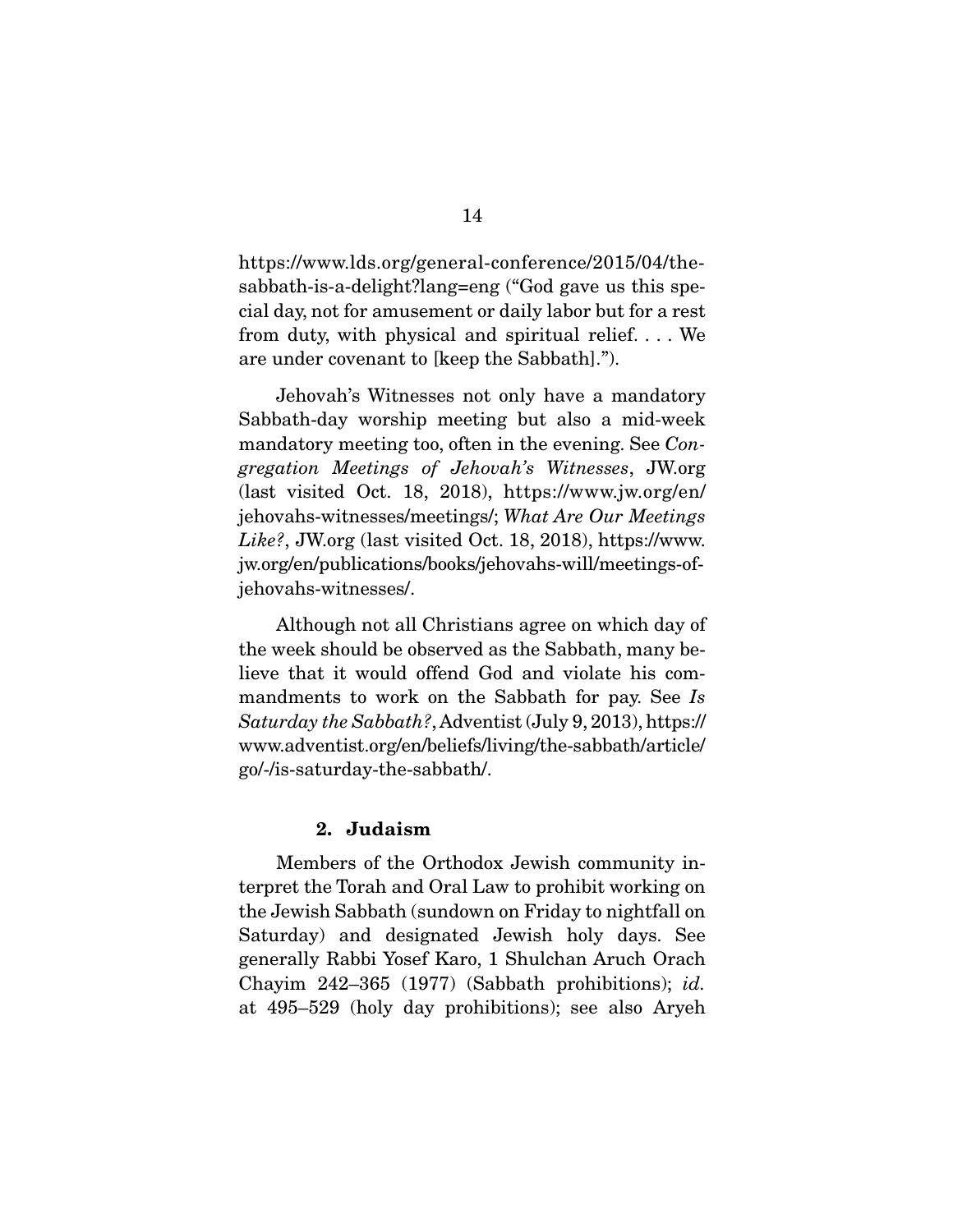Kaplan, *Sabbath: Day of Eternity*, *in* 2 The Aryeh Kaplan Anthology 107, 128 (1998). Sabbath restrictions extend beyond paid employment to encompass 39 categories of prohibited activity. See *The 39 Categories of Sabbath Work Prohibited by Law*, Orthodox Union (July 17, 2006), https://www.ou.org/ holidays/shabbat/the\_thirty\_nine\_categories\_of\_sabbath\_ work\_prohibited\_by\_law/. Given the importance of these prohibitions to Orthodox Judaism, adherents feel it is required of an observant Jew to be willing to lose a job rather than work on the Sabbath. See 3 Karo, *supra*, at 308.

#### 3. Islam

 The Muslim equivalent of the Christian or Jewish Sabbath is the Friday noonday prayer at the local Mosque, known as *Jumu'ah*. For observant Muslim men, work is not forbidden on Fridays, but missing *Jumu'ah* is a serious violation of Islamic law. See Caesar E. Farah, Islam: Beliefs and Observances 136 (7th ed. 2003). The Qur'an directs Muslims to "leave trade" and proceed to Friday prayer when called. *Al-Qur'an* 62:9; see *O'Lone* v. *Estate of Shabazz*, 482 U.S. 342, 345 (1987) (describing *Jumu'ah*).

### B. Religious dress and grooming standards

 In addition to the observance of Sabbaths and holy days, many believing Americans demonstrate their faith in the workplace by complying with religious dress and grooming standards. These may include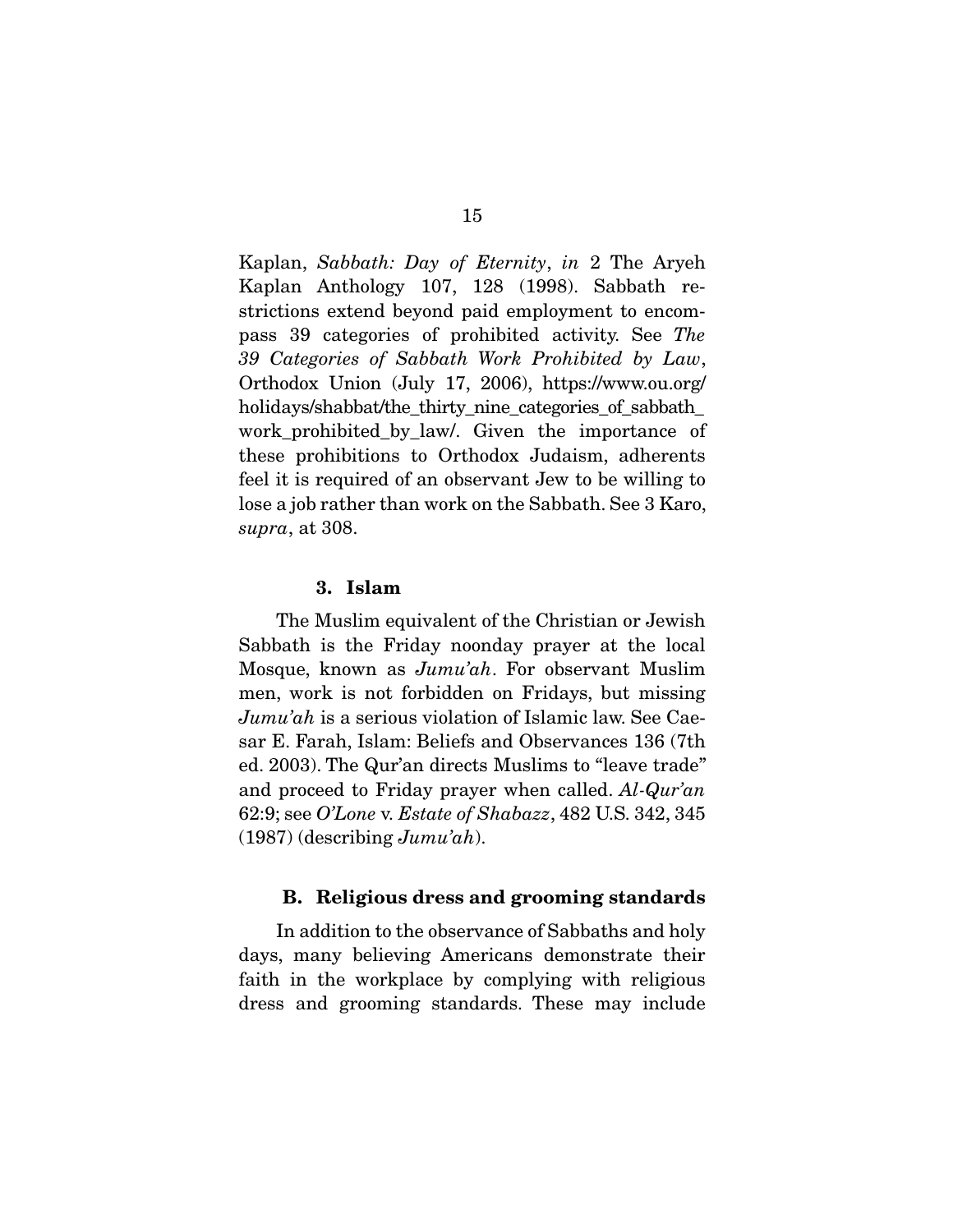ways of covering one's head, objects worn on one's body, or not cutting one's hair. Compliance reflects an outward manifestation of religious commitment.

#### 1. Women's head coverings

 Many Muslim women believe that Islamic scripture encourages, if not requires, them to cover their heads in public to be modest. See, e.g., *Al-Qur'an* 24:31; 33:59. The headscarf or veil Muslim women wear is often called a *hijab*. See Council on American-Islamic Relations, An Employer's Guide to Islamic Religious Practices (2017), https://www.cairma.org/wp-content/ uploads/2017/05/Employer-Handbook-12-page-CAIR-MA.pdf. About 60% of Muslim women in this country report that they wear a *hijab* at least sometimes, including 36% who wear it whenever they are in public. See Pew Research Ctr., Muslim Americans: No Signs of Growth in Alienation or Support for Extremism § 2 (Aug. 30, 2011), http://www.people-press.org/2011/08/ 30/section-2-religious-beliefs-and-practices/.

 Married Orthodox Jewish women also wear various types of head coverings in public as a symbol of modesty and as a visible token of their married status. See Aaron Moss, *Why Do Jewish Women Cover Their Hair*, Chabbad.org (last visited Oct. 15, 2018), https:// www.chabad.org/theJewishWoman/article\_cdo/aid/336035/ jewish/Why-Do-Jewish-Women-Cover-Their-Hair.htm.

 Sikhs, both women and men, wear a comb in their hair called a *kanga.* See *FAQs*, Kaur Foundation (last visited Oct. 15, 2018), https://www.kaur-foundation.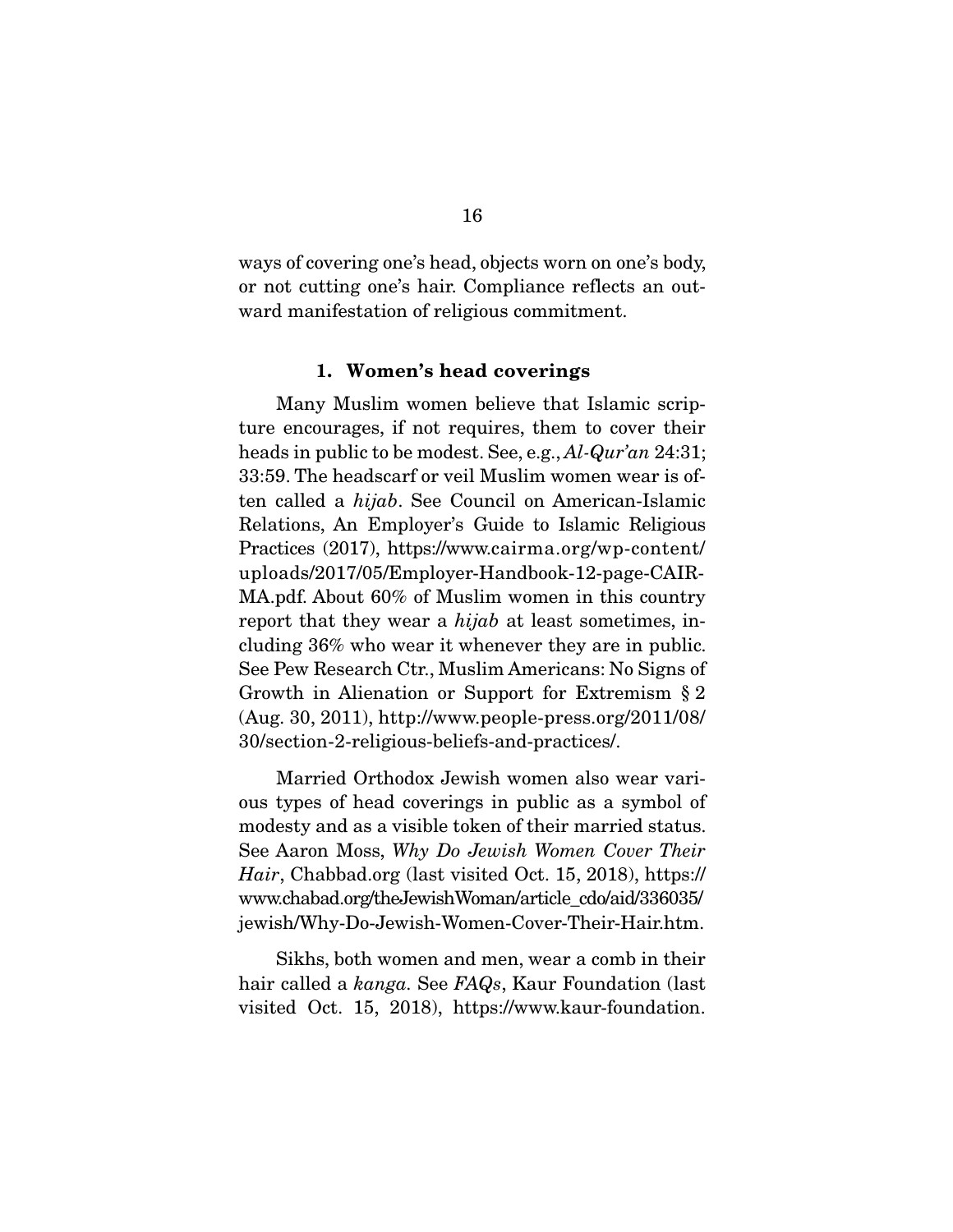org/faqs.html. It represents religious principles of mental order and discipline. Surinder Singh Johar, Handbook on Sikhism 94 (1977). Wearing the *kanga* is one of five articles of faith Sikhs commit to obey after undergoing an initiation called the Amrit Ceremony, where they promise to live by the Sikh code of conduct. See *id.*; W. Owen Cole, Understanding Sikhism 122 (2004). Living by this code is a fundamental tenet of the Sikh faith. See Kapur Singh, Me Judice 258–64 (2003). It also acts as a reminder that a Sikh must remain engaged in improving society rather than withdrawing into the life of an ascetic. See generally Gobind Singh Mansukhani, *Sikh Rahit Maryada and Sikh Symbols, in* Sikhism Its Philosophy and History 312 (Daljeet Singh & Kharak Singh eds., 1997).

#### 2. Men's head coverings

Many Sikh men wear turbans.<sup>6</sup> These "turbans become a part of a Sikh's body and are usually removed only in the privacy of the house." *FAQ*, The Sikh Coalition (last visited Oct. 15, 2018), https:/www.sikhcoalition.org/about-sikhs/faq/. The color of the turban can also signify that the wearer supports or belongs to a particular party or movement within the Sikh faith. See Hew McLeod, *The Five Ks of the Khalsa Sikhs*, 128

<sup>&</sup>lt;sup>6</sup> Sikh women do not generally wear a turban, though some sects require it. See Hew McLeod, *The Five Ks of the Khalsa Sikhs*, 128 J. Am. Oriental Soc'y 325 (2008). Also, some Sikh women will wear a head scarf called a *chunni*. See *Her Chunni, Her Brand*, Kaur Life (Sept. 16, 2014), https://kaurlife.org/2014/09/16/chunnibrand/.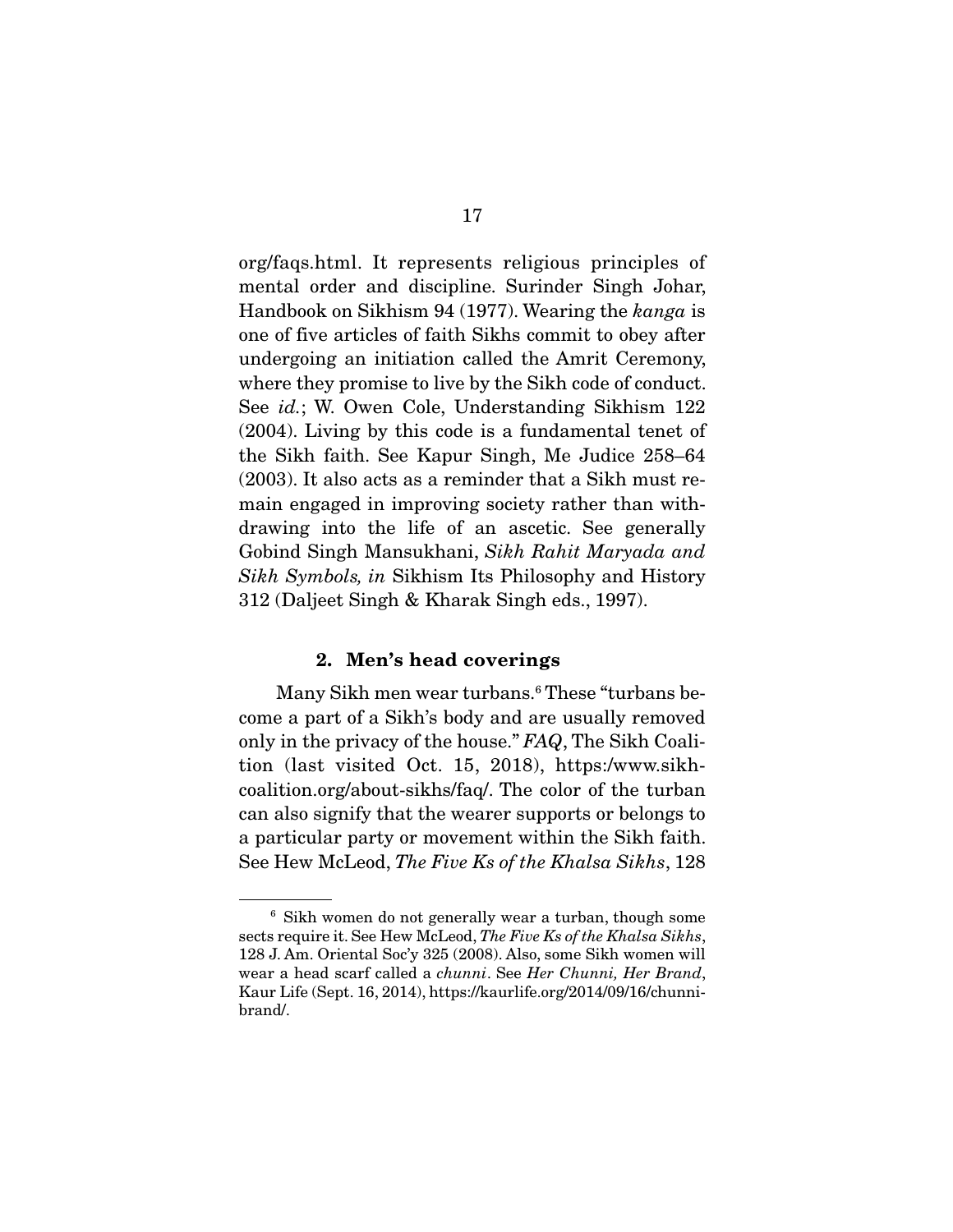J. Am. Oriental Soc'y 325 (2008). Covering one's hair with the turban represents religious values such as piety, courage, and dedication. See generally Sikhism Its Philosophy.

 Other religious traditions require men to wear head coverings. Orthodox Jewish men wear a *yarmulke*  or *kippah*. See Richard Seigel et al., The Jewish Catalogue 49–50 (1973); see also Talmud Kiddushin 31(a), 33(a); Talmud Shabbat 118(b); 156(b). By covering one's head, a "Jew symbolically expresses [submission to God] by keeping his head covered, and in this subordination to God he finds his own honor." Sampson-Raphael Hirsch, Hirsch Siddur 14 (1969). Some Muslim men also wear a skullcap, called a *taqiyah*, to symbolize that "its wearer is in constant prayer," and its removal is forbidden. See *In re Palmer*, 386 A.2d 1112, 1113 (R.I. 1978).

#### 3. Other dress

 Some faiths require their adherents to dress according to traditional gendered norms. For instance, Pentecostal Christian women do not wear pants. See, e.g., *McCarter*, 2006 WL 1281087, at \*1 (Pentecostal convert "requested permission to wear a long, tapered skirt" at work because "[o]ne of the tenets of her new faith was that women could not wear men's clothing, including pants"); *Finnie* v. *Lee Cty.*, 907 F. Supp. 2d 750, 757 (N.D. Miss. 2012) (Pentecostal employee at juvenile detention center "requested an exemption from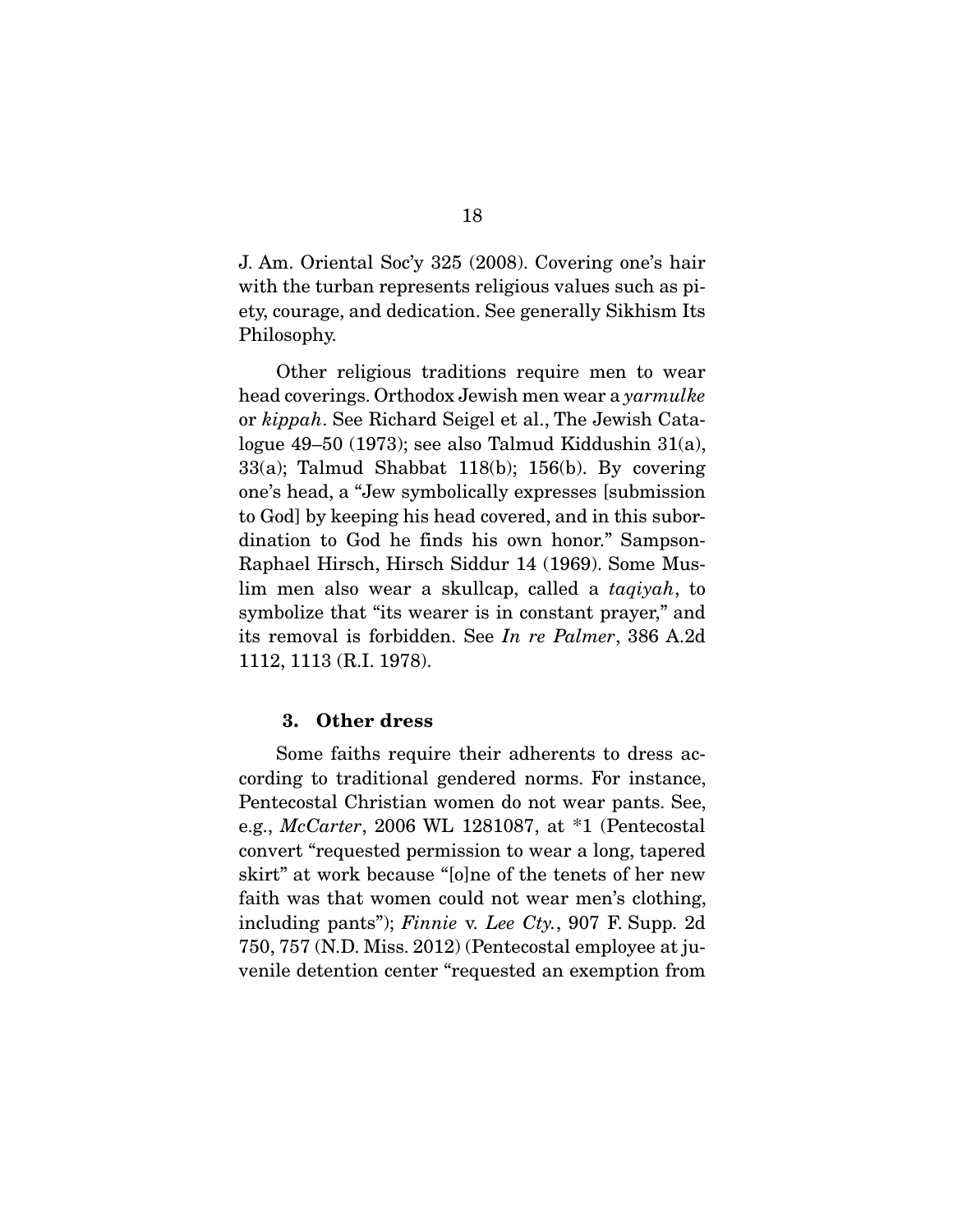the uniform policy" because "wearing pants would violate her religious beliefs").

### 4. Religious symbols

 Many Catholics and other Christian believers feel a duty or desire born of their faith to wear a cross or Crucifix at all times—including in the office. See, e.g., *Daniels*, 246 F.3d at 501–02 (police officer fired for refusing to stop wearing a gold cross pin on his uniform). Some Jewish men follow the biblical command to wear knotted strings, called *tzitzit*, hanging from the corners of a four-cornered garment, and, for some, these strings must be visible to comply with the divine directive. See *Deuteronomy* 22:12 (KJV); *Numbers* 15:38-40 (KJV).

 Sikhs who have committed to live by the Sikh code of conduct are required to wear a short dagger called a *kirpan* as one of the five articles of the Sikh faith. Johar, *supra*, at 95–96. The *kirpan* has a curved, blunted edge, and reminds Sikhs of their duty to promote justice and protect weaker members of society. See L.M. Joshi, *Ahimsa*, *in* 1 The Encyclopaedia of Sikhism, *supra*, at 19. Committed Sikhs also must wear a steel or iron band called a *karaa*, another element of the five articles of faith*.* See Johar, *supra*, at 95. The *karaa* represents the unbreakable bond between Sikhs and their faith. See *id*.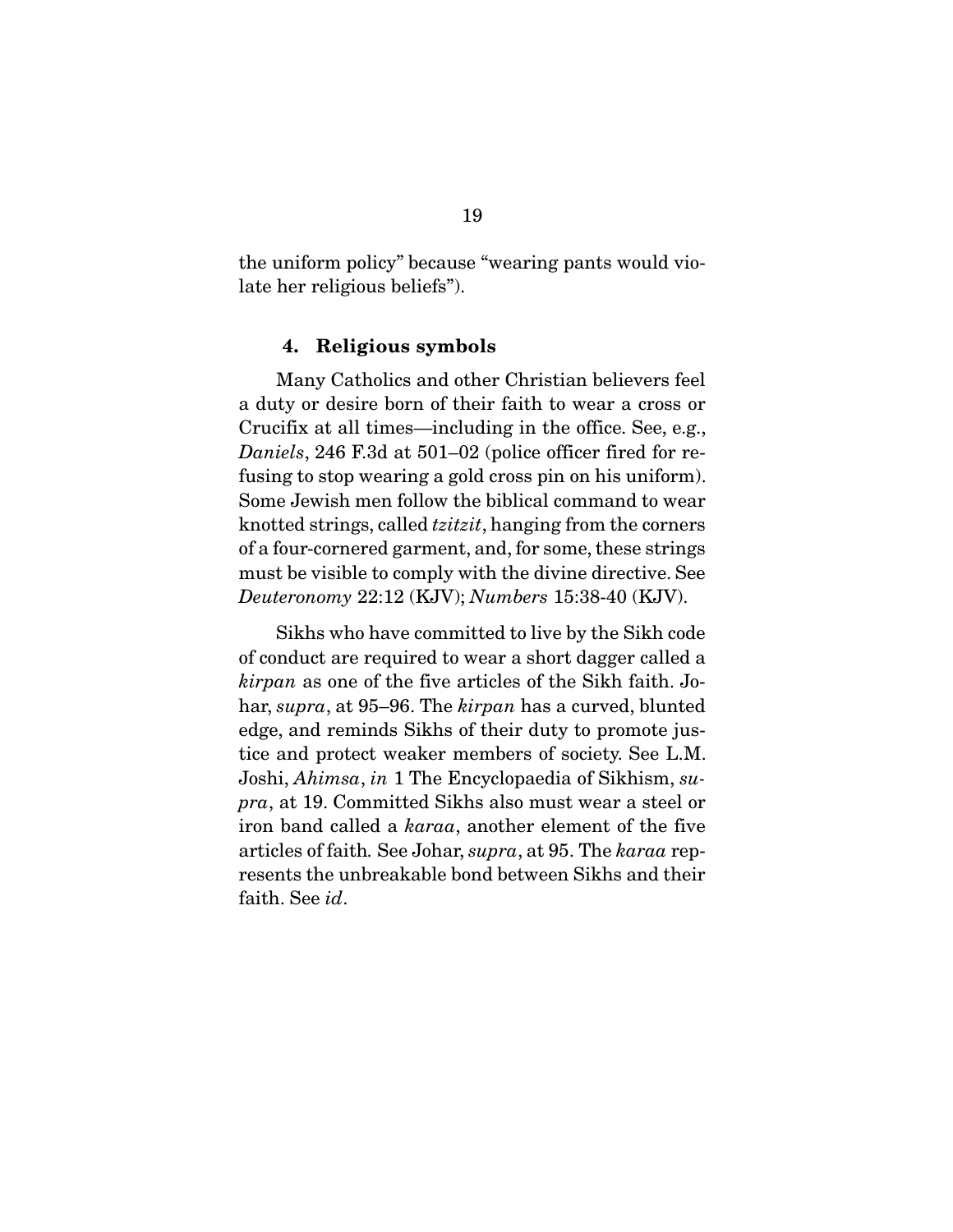#### 5. Hair and beards

 For some, religious standards require a man to wear a beard or not to cut his hair.<sup>7</sup> Many understand Islam to dictate that men should wear beards. See Muhammed al-Jibaly, The Beard Between the Salaf & Kalaf ch. 1 (1999). So understood, "[t]his is not a discretionary instruction; it is a commandment," and refusing to grow a beard when one is capable "is a major sin." *Fraternal Order of Police Newark Lodge No. 12* v. *City of Newark*, 170 F.3d 359, 360 (3d Cir. 1999) (Alito, J.).

 Orthodox and Hasidic Jews feel obligated to let their sideburns grow to a certain length, and some wear beards to follow the Biblical commandment found in *Leviticus* 19:27: "You shall not round off the edge of your scalp and you shall not destroy the edge of your beard."

 The Sikh Code of Conduct commands adherents to keep all body hair "unshorn." Dawinder S. Sidhu & Neha Singh Gohil, Civil Rights in Wartime: The Post-9/11 Sikh Experience 1, 23, 43 (2009). For a Sikh man to cut his beard is a grave sin. See 2 The Encyclopaedia of Sikhism, *supra*, at 466 ("[T]he use of razor or shaving

<sup>7</sup> Beards or long hair for men may be a more common sight in workplaces today, but the long-standing grooming policy of the New York Yankees illustrates that some employers still require male employees to be clean-shaven and to wear their hair closely trimmed. See Daniel Barbarisi, *No Beards—And That's Final: The Yankees Have No Intention of Ever Dropping the Boss's Rules on Facial Hair*, WALL ST. J. (Feb. 23, 2013), https://www.wsj.com/ articles/SB10001424127887324048904578320741510151474.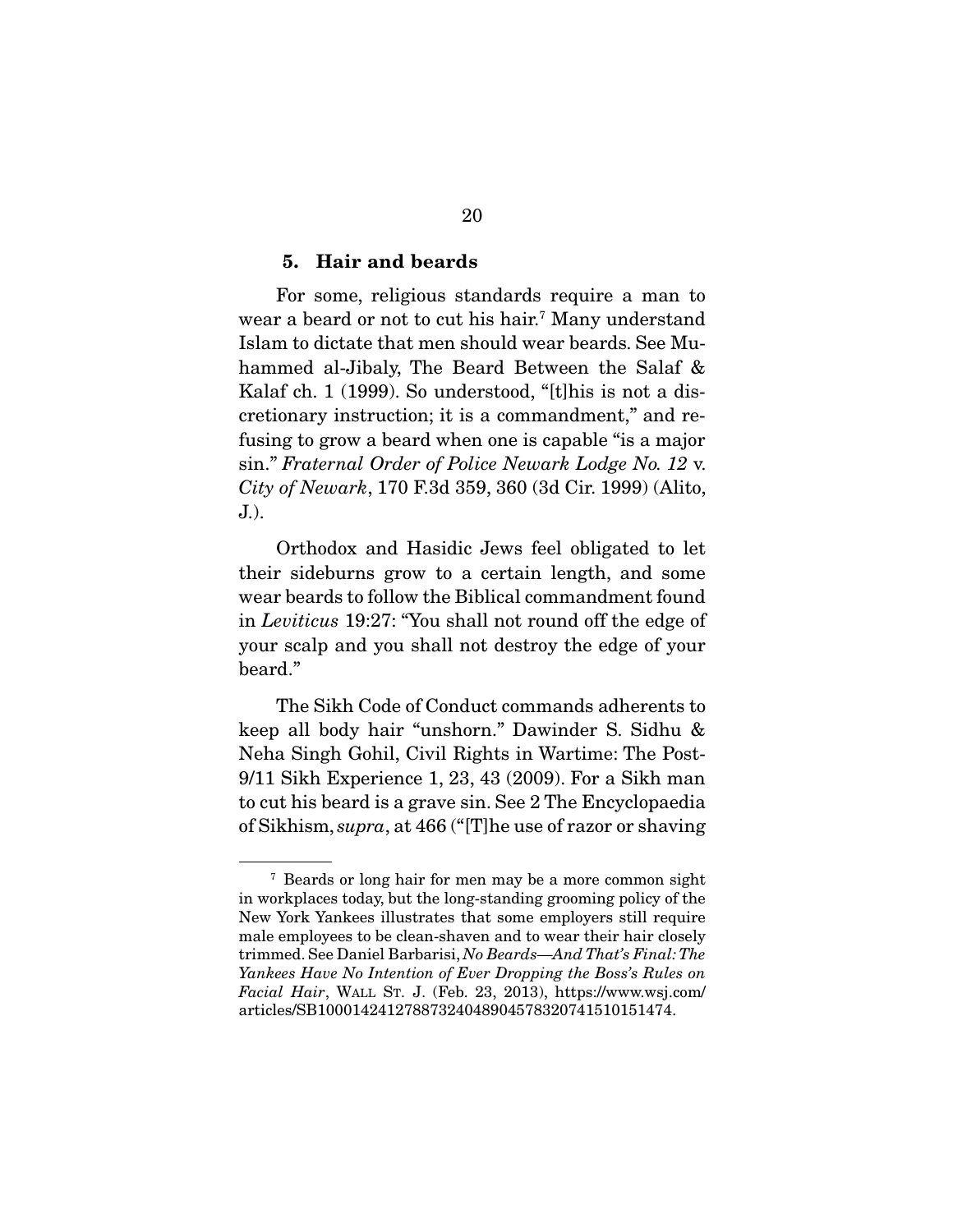the chin shall be as sinful as incest."). Likewise, Sikh men and women may not cut any other hair as part of the article of faith called *kesh*. See Patwant Singh, The Sikhs 56 (1999). Violating this article of faith is considered "direct apostasy." 2 The Encyclopaedia of Sikhism, *supra*, at 466.

 In short, by asking the Court to clarify extensive lower-court conflict and confusion and to correct the parlous state of Title VII jurisprudence on religious accommodation, the questions presented touch the lives of millions of Americans from diverse religious traditions.

### III. RELIGIOUS FREEDOM IN EMPLOYMENT IS A CIVIL RIGHT.

 Petitioner's demand for a religious accommodation asks this Court to vindicate his civil rights. Religious freedom in employment is a federal civil right no less than any of our other civil rights.<sup>8</sup> Yet religious Americans often suffer discrimination in the workplace despite the law. The EEOC reports that since 1997 the number of religion-based employment discrimination

<sup>&</sup>lt;sup>8</sup> It is ironic that religious accommodation claims get rough treatment in the courts when the text of Title VII treats religion more favorably than other protected classes. See Karen Engle, *The Persistence of Neutrality: The Failure of the Religious Accommodation to Redeem Title VII*, 76 Tex. L. Rev. 317, 359, 406 (1997) ("[R]ace, national origin, and sex cases are the precise opposite of the religion cases. Where the former demand neutrality . . . , the latter require accommodation. And where the former separate status from conduct, protecting only status, the latter conflate them, protecting both.").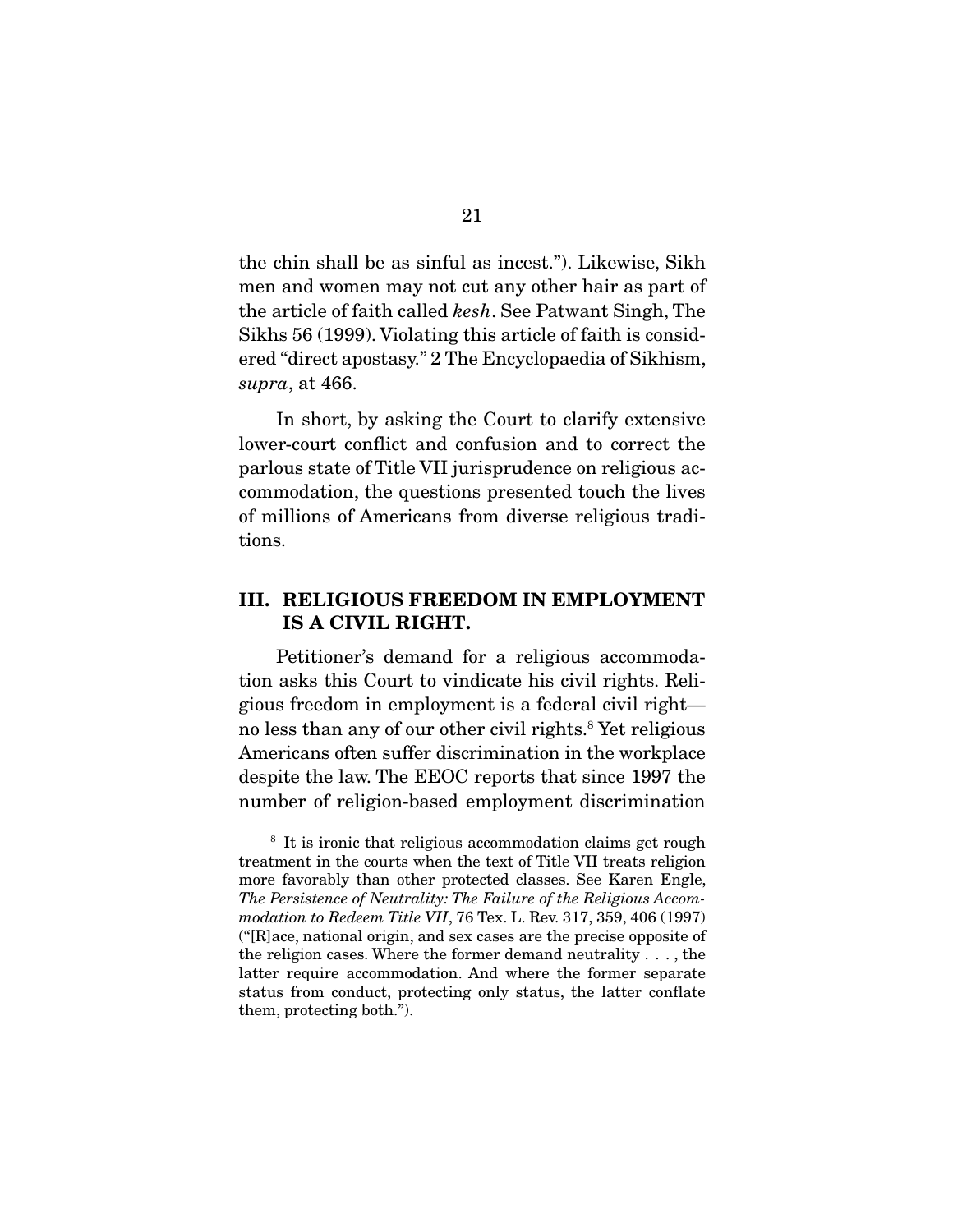claims has skyrocketed by 101%, compared with a modest 4% increase in sex discrimination claims and a 2% decrease in race discrimination claims. See *Charge Statistics (Charges filed with the EEOC) FY 1997 Through FY 2017*, E.E.O.C. (last visited Oct. 15, 2018), https://www.eeoc.gov/eeoc/statistics/enforcement/ charges.cfm.

 This worrisome trend suggests that the uncertain state of the law described by petitioner is thwarting congressional efforts to protect the religious freedom of American workers. Enshrined in the Civil Rights Act of 1964, the Nation's premier civil rights legislation, is the principle that an employer may not discharge a person because of his or her religion. Title VII of the Act provides, "It shall be an unlawful practice for an employer . . . to discharge any individual, or otherwise to discriminate against any individual with respect to his compensation, terms, conditions, or privileges of employment because of such individual's . . . religion." 42 U.S.C. § 2000e-2(a). Under Title VII, the word religion "includes all aspects of religious observance and practice, as well as belief." *Id.* § 2000e(j). It follows that an employer engages in "an unlawful practice" by "discharg[ing] any individual" because of the employee's "religious observance and practice." *Id.* §§ 2000e-2(a), 2000e(j). The sole exception is when "an employer demonstrates that he is unable to reasonably accommodate to an employee's or prospective employee's religious observance or practice without undue hardship on the conduct of the employer's business." *Id.* § 2000e(j).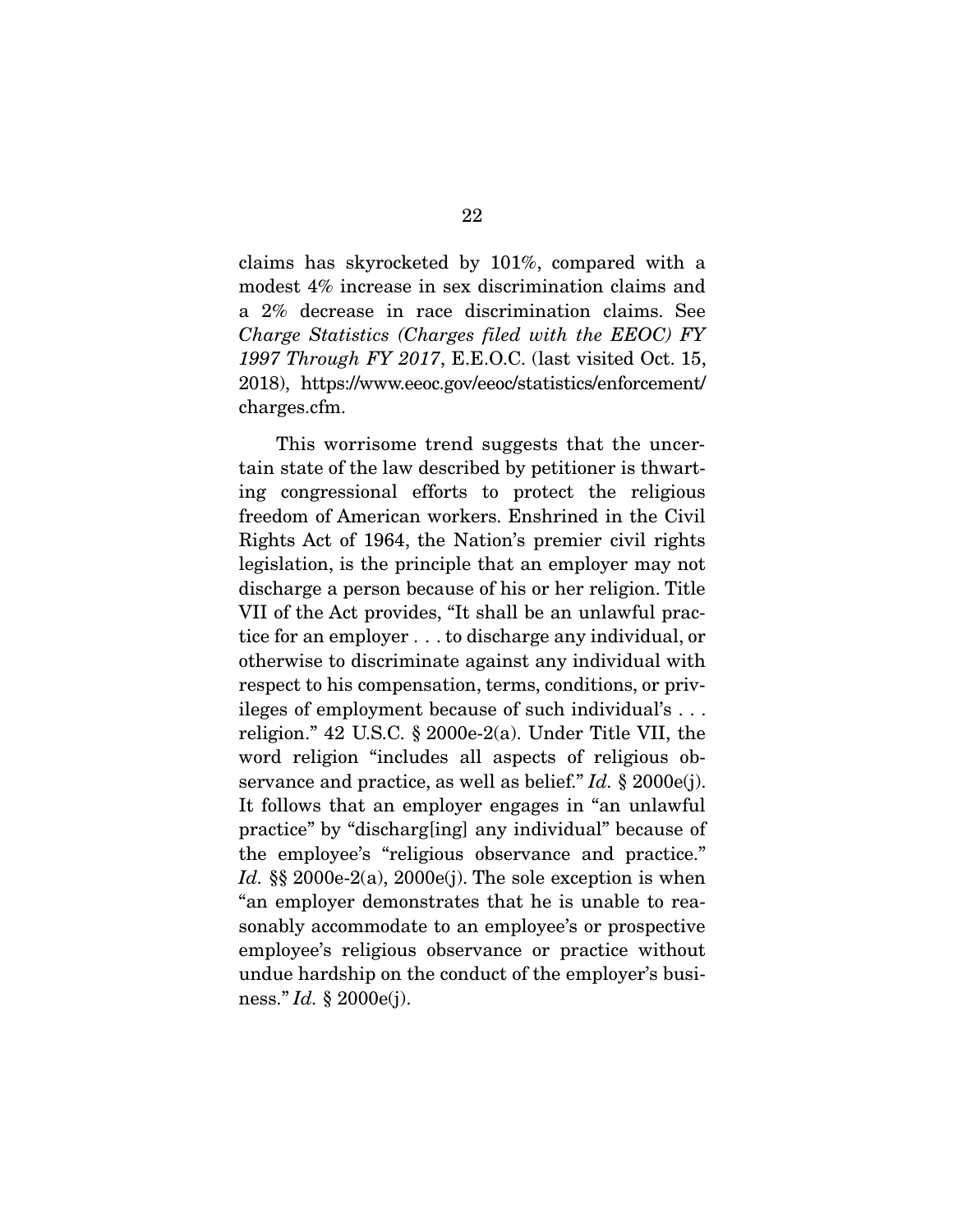Legislative history confirms the plain meaning of the text, that in adopting a generous meaning of "religion," Title VII "encompasses . . . the same concepts as are included in the [F]irst [A]mendment—not merely belief, but also conduct; the freedom to believe, and also the freedom to act." 118 Cong. Rec. S705 (daily ed. Jan. 21, 1972) (statement of Sen. Randolph). As the chief sponsor of the 1972 Amendments explained, "I think in the Civil Rights Act we thus intended to protect the same rights in private employment as the Constitution protects in Federal, State, or local governments." *Id.* Codified in Section 2000e(j), those Amendments were intended to solidify an employee's right to a reasonable accommodation in response to court decisions that "clouded the matter with some uncertainty." *Id.* at S706 (statement of Sen. Randolph); see also *Dewey* v. *Reynolds Metals Co*., 429 F.2d 324 (6th Cir. 1970), *aff 'd by equally divided court*, 402 U.S. 689 (1971) (an employer satisfied Title VII by treating workers equally, without regard to religion).

 Protecting in statute the right of employees to observe their Sabbath obligations is consistent with the history of Anglo-American religious freedom. For centuries, Sabbath worship was so intrinsic to religious faith that laws were enacted prohibiting commerce on Sunday. English statutes guarding Sunday from commercial activity date back to 1237. See *McGowan* v. *Maryland*, 366 U.S. 420, 431–32 (1961) (citing A.H. Lewis, A Critical History of Sunday Legislation 81–108 (1888)). This deeply engrained pattern of English law influenced legislation in the American colonies—even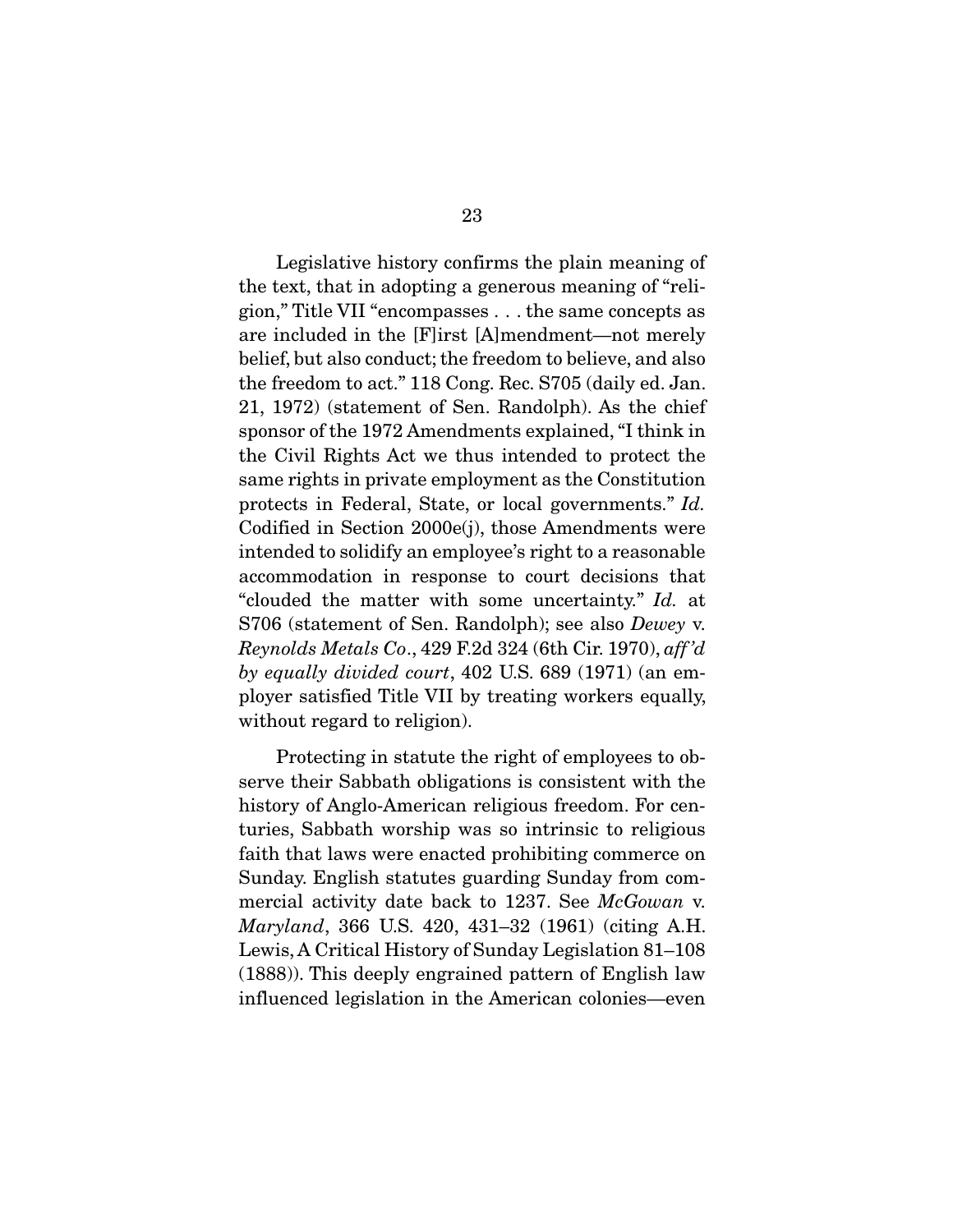those founded on the right of religious dissent. See Note, *State Sunday Laws and the Religious Guarantees of the Federal Constitution*, 73 Harv. L. Rev. 729, 729 n.2 (1960) (citing Law Concerning Liberty of Conscience, 2 Pa. Stats. at Large 34 (1700)). Sunday closing laws "persevered after the Revolution and, at about the time of the First Amendment's adoption, each of the colonies had laws of some sort restricting Sunday labor." *McGowan*, 366 U.S. at 433. Even when these laws shed their strictly religious rationale, and became a uniform day of rest, most states maintained laws restricting Sunday labor. See *id.* at 435 ("Almost every State in our country presently has some type of Sunday regulation and over forty possess a relatively comprehensive system.").

 Considering the historical pattern of Sunday worship, it should not be surprising that the modern understanding of religious freedom under the First Amendment recognizes that the government may not penalize an employee for taking time off work to keep his Sabbath day. One of the Court's leading decisions under the Free Exercise Clause held that state unemployment benefits could not be denied to a Seventh-day Adventist who refused to work on Saturdays—virtually the same conflict petitioner faces here. See *Sherbert* v. *Verner*, 374 U.S. 398, 408–09 (1963). The Court criticized the state for putting the employee to an impossible choice:

The ruling forces her to choose between following the precepts of her religion and forfeiting benefits, on the one hand, and abandoning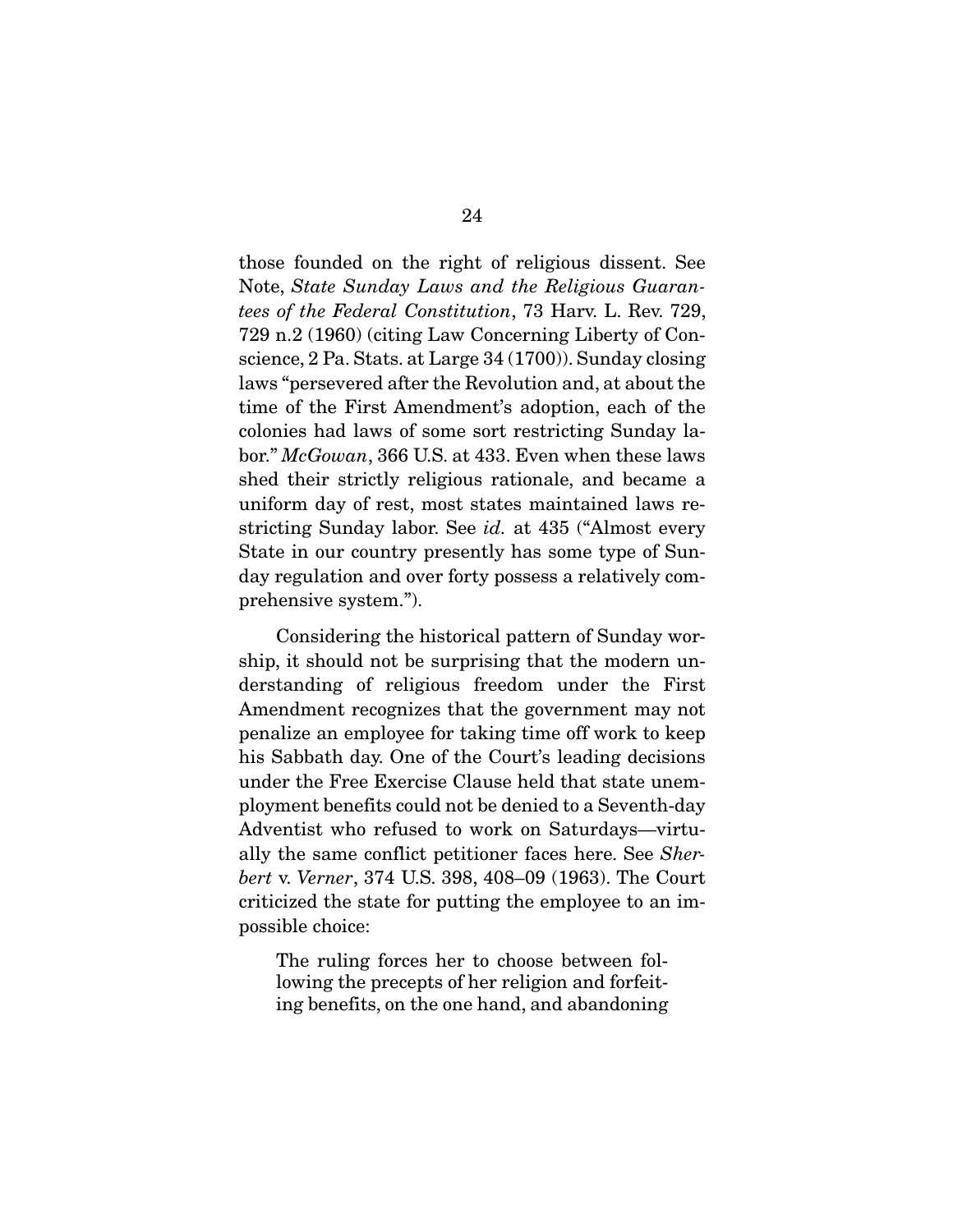one of the precepts of her religion in order to accept work, on the other hand. Governmental imposition of such a choice puts the same kind of burden upon the free exercise of religion as would a fine imposed against appellant for her Saturday worship.

#### *Id.* at 404.

*Sherbert*'s constitutional insight—forcing an employee to choose between his job and his faith violates his religious freedom—finds its statutory parallel in the EEOC's interpretation of Title VII. The Commission reads Section 2000e(j) to mean that "[a]n accommodation is not 'reasonable' if it merely lessens rather than eliminates the conflict between religion and work." EEOC Compliance Manual, Religious Discrimination, at 50–51 (2008), https://www.eeoc.gov/policy/ docs/relig-ion.pdf; see *id*. at 54 (Example 32). Likewise, the EEOC requires an employer to produce actual evidence of undue hardship, rather than relying on speculation. See *id.* at 57–58 ("An employer cannot rely on potential or hypothetical hardship when faced with a religious obligation that conflicts with scheduled work, but rather should rely on objective information. . . . The determination of whether a proposed accommodation would pose an undue hardship is based on concrete, fact-specific considerations.").

 EEOC's robust understanding of religious accommodation is echoed in the official interpretation of Title VII by the U.S. Department of Justice. Pursuant to Executive Order No. 13798 § 4, 82 Fed. Reg. 21,675 (May 4, 2017), the Department has issued a memorandum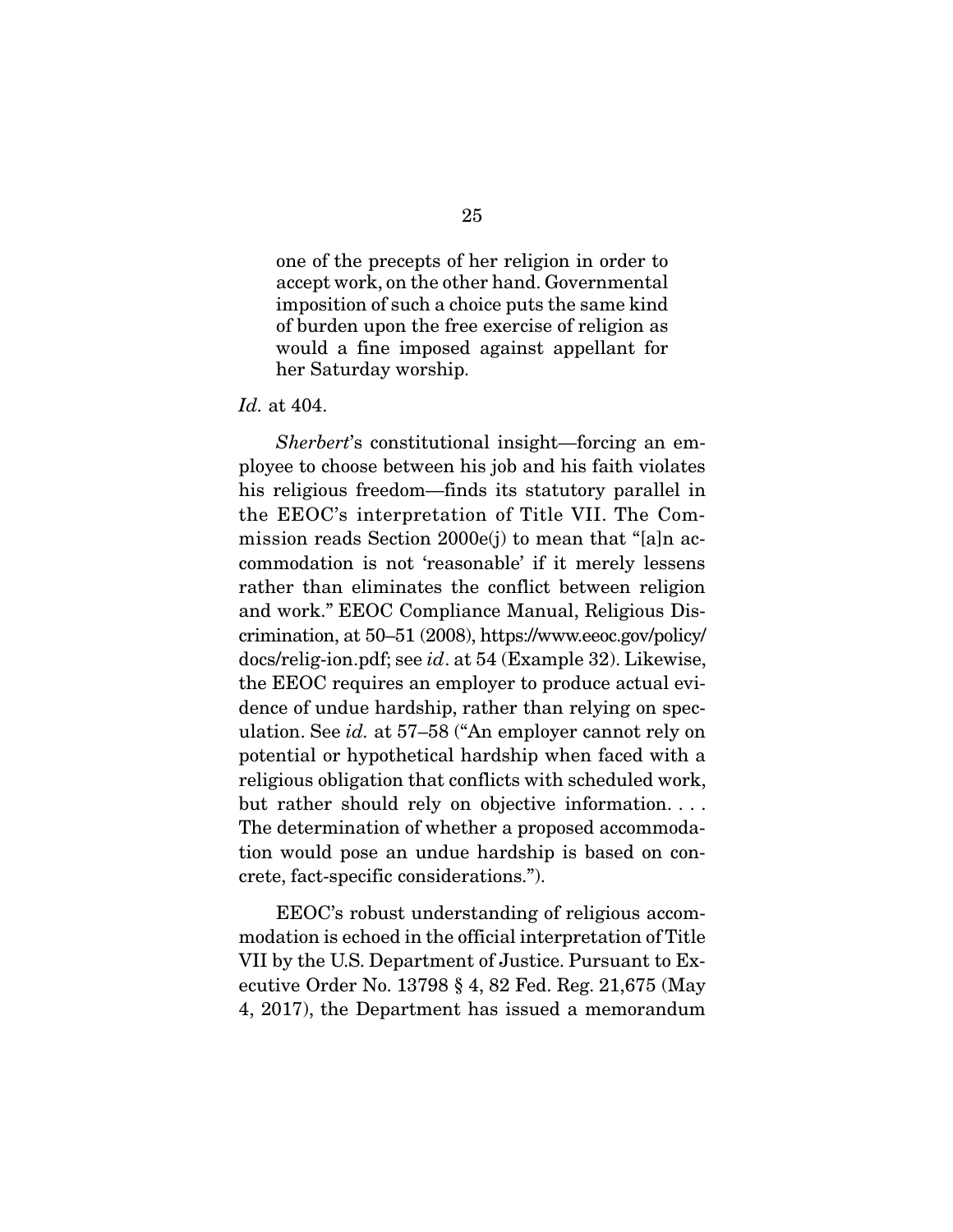describing its understanding of federal law protecting religious liberty. Under Title VII, the Department explained, "covered employers are required to adjust employee work schedules for Sabbath observance, religious holidays, and other religious observances, unless doing so would create an undue hardship, such as materially compromising operations or violating a collective bargaining agreement." Memorandum from Attorney Gen. Jeff Sessions for All Executive Departments and Agencies, Federal Law Protections for Religious Liberty 5 (Oct. 6, 2017), https://www.justice. gov/opa/press-release/file/ 1001891/download. Nor is this idle musing. The Attorney General has directed all components of the Department and every executive agency to "incorporate the interpretative guidance in litigation strategy and arguments." See Memorandum from Attorney Gen. Jeff Sessions for All Executive Departments and Agencies, Implementation of Memorandum on Federal Law Protections for Religious Liberty 1 (Oct. 6, 2017), https://www.justice.gov/opa/press-release/ file/1001886/download.

 These official interpretations of Title VII stand in stark contrast with the decision below. Both the EEOC and the Justice Department interpret Title VII as requiring an employer to offer an employee like the petitioner a genuine accommodation to observe his Sabbath. Given the disparity between that conception of Title VII and the decision below, we join the petitioner in urging the Court to call for the views of the Solicitor General.